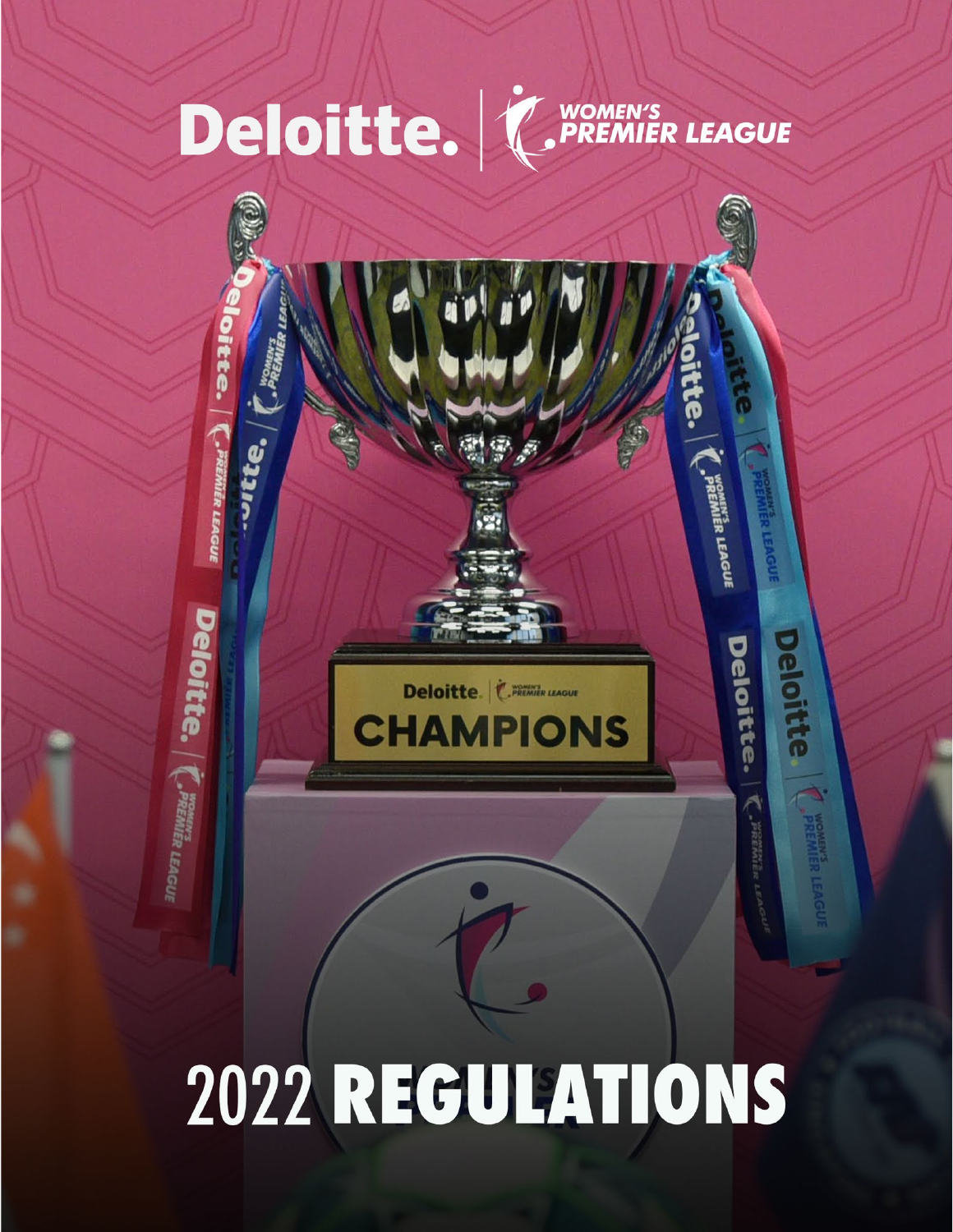# **GENERAL PROVISIONS**

### Purpose and Applications

These Regulations for the Deloitte Women's Premier League (WPL) are promulgated by the Football Association of Singapore (FAS) to regulate and govern the conduct, operations and administration of the WPL, all Clubs, League and Club Officials, Match Officials, Referees, Players, and other related stakeholders as cited within these Regulations.

### Scope of Application

These Regulations shall be used at all times in conjunction with all other governing documents and regulations of the WPL as issued from time to time. These Regulations shall be binding on the WPL, all Clubs in the Competition, League and Club Officials, Referees, Players and other stakeholders and partners as cited within these Regulations and other FAS governing documents.

### **Enforcement**

Any breach of any of the provisions of these Regulations shall be enforced by the imposition of action and possible sanctions pursuant to the FIFA, AFC and/or FAS Disciplinary Code as may be subsequently issued.

### Definition and Interpretation

Unless otherwise indicated, words and expressions in these Regulations shall have the same meaning as in other governing documents of the FAS. Any interpretation of provision of these Regulations shall at all times be the interpretation that best achieves the objectives of the FAS.

### Amendments

Any part of these Regulations may be amended from time to time, provided that any such amendments are formalized after appropriate consultation with the relevant committees of the FAS and approved by FAS Exco.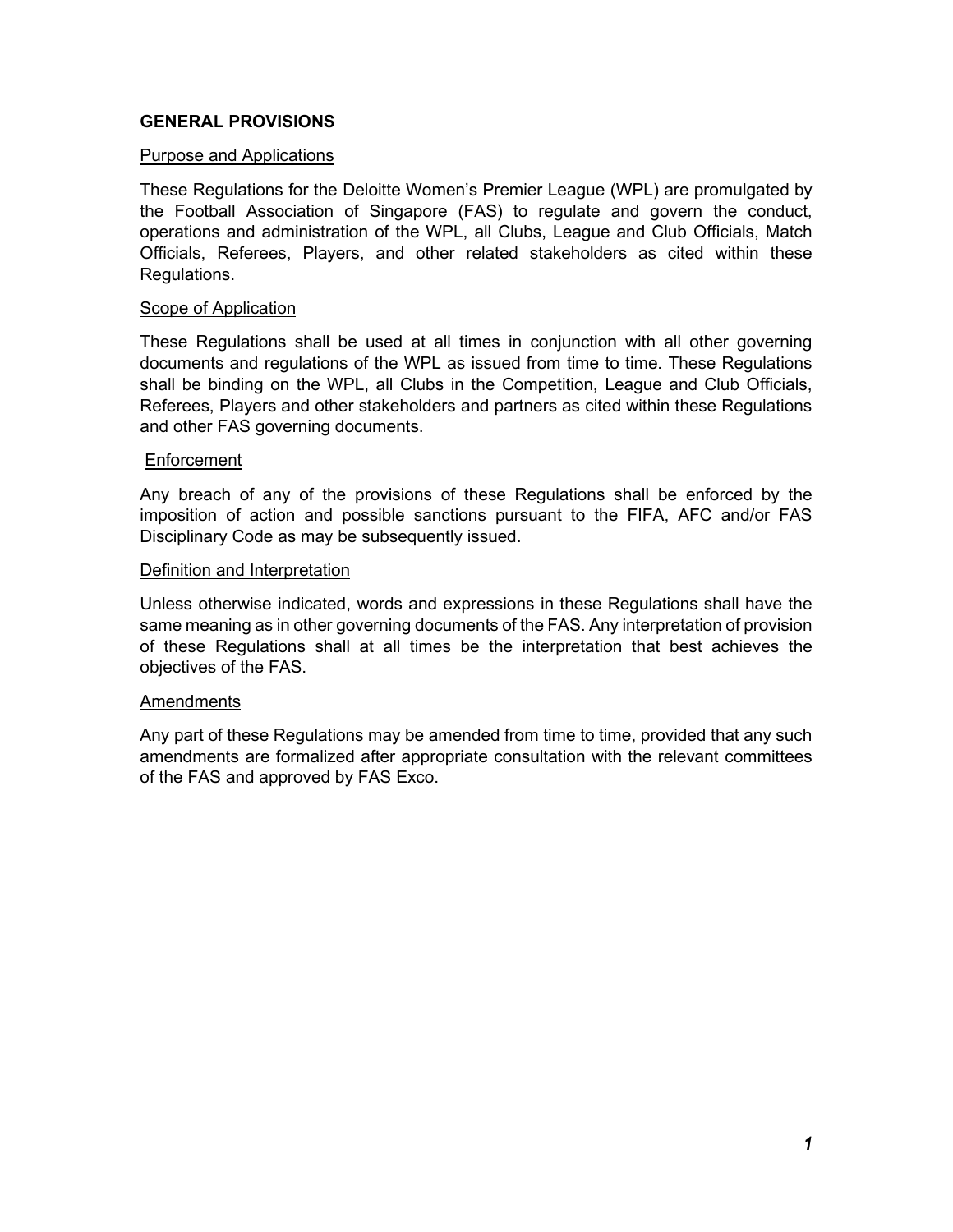# **DEFINITIONS**

Unless the contrary appears from the context in this and the following Sections,

| Club                             | An amateur club which participates in the Deloitte Women's<br>Premier League (WPL) in membership to the Football<br>Association of Singapore.                |
|----------------------------------|--------------------------------------------------------------------------------------------------------------------------------------------------------------|
| Council                          | The Council of the Football Association of Singapore.                                                                                                        |
| Exco                             | The Executive Committee of the Football Association of<br>Singapore, and any decision made by the Exco shall be<br>deemed to be the decision of the Council. |
| <b>FAS</b>                       | The Football Association of Singapore.                                                                                                                       |
| <b>FIFA</b>                      | The Federation Internationale De Football Association.                                                                                                       |
| <b>GS FAS</b>                    | The General Secretary, Football Association of Singapore.                                                                                                    |
| He / His                         | Used for any persons, whether Male or Female.                                                                                                                |
| Head, Competitions<br>Department | The Head of Competitions Department, Football<br>Association of Singapore.                                                                                   |
| Person                           | Any company or association or body of persons, whether<br>incorporated or not.                                                                               |
| Public                           | Any class of the public or any community.                                                                                                                    |
| Match                            | Any match in any tournament organized by the<br>Competitions Department or sanctioned pursuant to these<br>Rules.                                            |
| Season                           | A particular calendar year in which the Women's Premier<br>League (WPL) and the Women's Challenge Cup (WCC)<br>take place.                                   |
| Competition / League             | Refers to the Deloitte Women's Premier League (WPL).                                                                                                         |
| Manual                           | the FAS Competitions Operation Manual.                                                                                                                       |
| <b>Dollars</b>                   | The Singapore Dollar.                                                                                                                                        |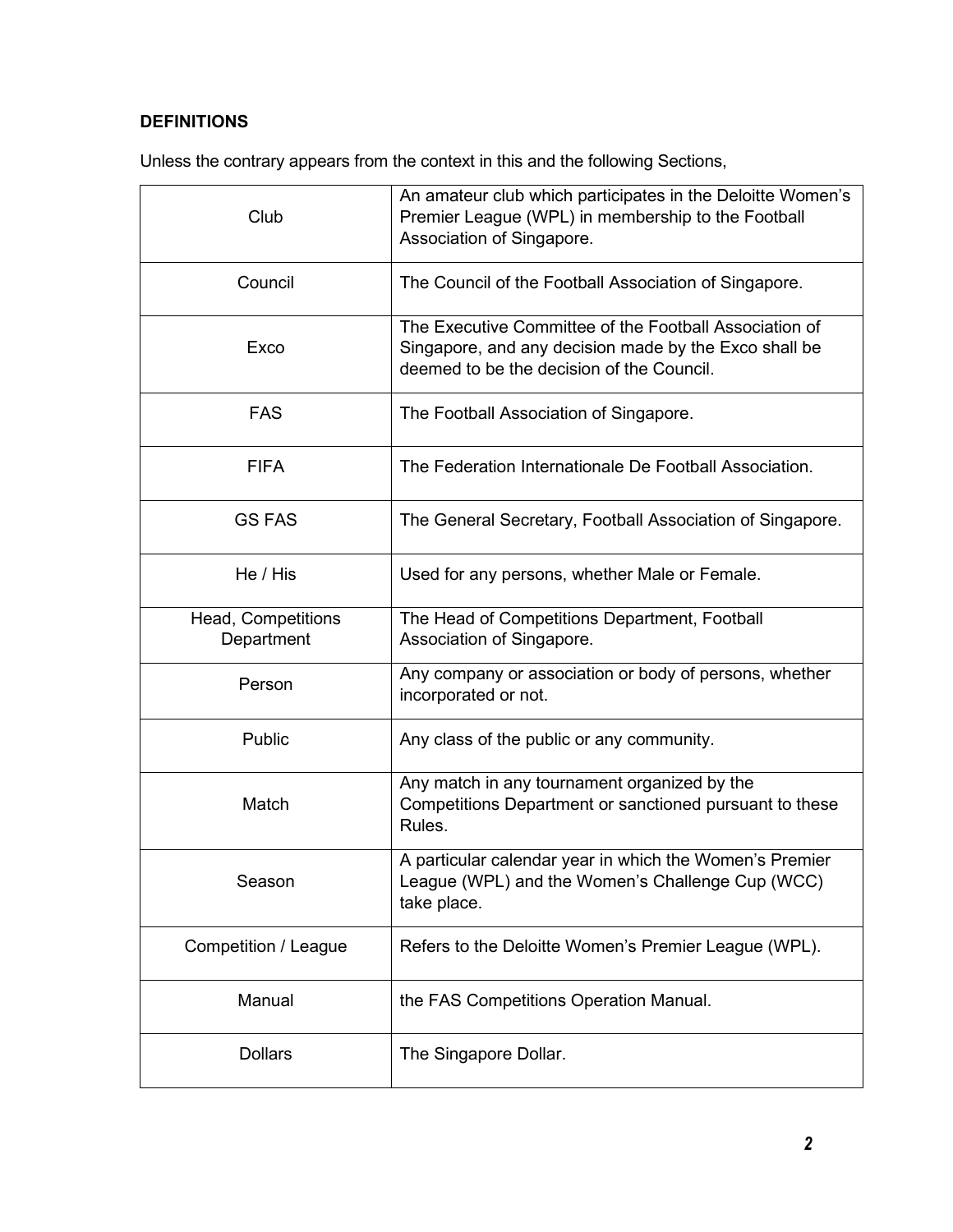# **SECTION A: COMPOSITION OF THE LEAGUE**

### **1. Composition of the League**

- 1.1. The FAS organizes, manages, and runs the Women's Premier League (WPL) in Singapore, through a combination of football Clubs known as the "Deloitte Women's Premier League".
- 1.2. The League shall include the following competitions:
	- 1.2.1. Women's Premier League (WPL)
	- 1.2.2. Women's Challenge Cup (WCC)
- 1.3. The above competitions shall be governed by these Regulations and shall be played in accordance with the FIFA Laws of the Game.
- 1.4. The League shall be spread over as much of a year, be divided into two (2) Tournaments namely, the Women's Premier League and the Women's Challenge Cup.
- 1.5. These Regulations and all directives, decisions, guidelines, and circulars issued by the FAS shall be binding upon all parties participating and involved in the preparation, organization, and hosting of Matches in the Competition.
- 1.6. Any reference to the FAS Constitution, FIFA Regulations and Laws of the Game refer to those valid at the time of application.
- 1.7. The Exco or the Council shall appoint a Competitions Committee, an Administrative and Finance Committee, a Marketing Committee, a Players Status Committee or other Committee or Committees in their respective terms and Rules there under, if any shall determine the format, timing, and venues of, and all other rules relating to match or matches, and any play-offs thereof, or regulating Players, Coaches, or any other key personnel, their contracts of service, their registrations, administration and management thereof, and the use of the stadia or anything relating thereto, and/or anything relevant and desirable for promoting football in Singapore.
- 1.8. Such Committee or Committees, so appointed from time to time, shall promote, provide for, regulate, publish, where necessary, manage all or on any details or arrangements or other things necessary or desirable for or ancillary to the comfort, conduct, management, convenience or benefit of the game, the League and/or the Clubs thereunder and/or its members thereof.
- 1.9. Save as otherwise expressly provided for by these Regulations, all such decisions and ruling of the Committee shall be deemed to be decisions of the Exco or the Council as per these Regulations in these Sections hereinafter appearing, the Exco being deemed the supreme body and the final decider and/or decision-maker.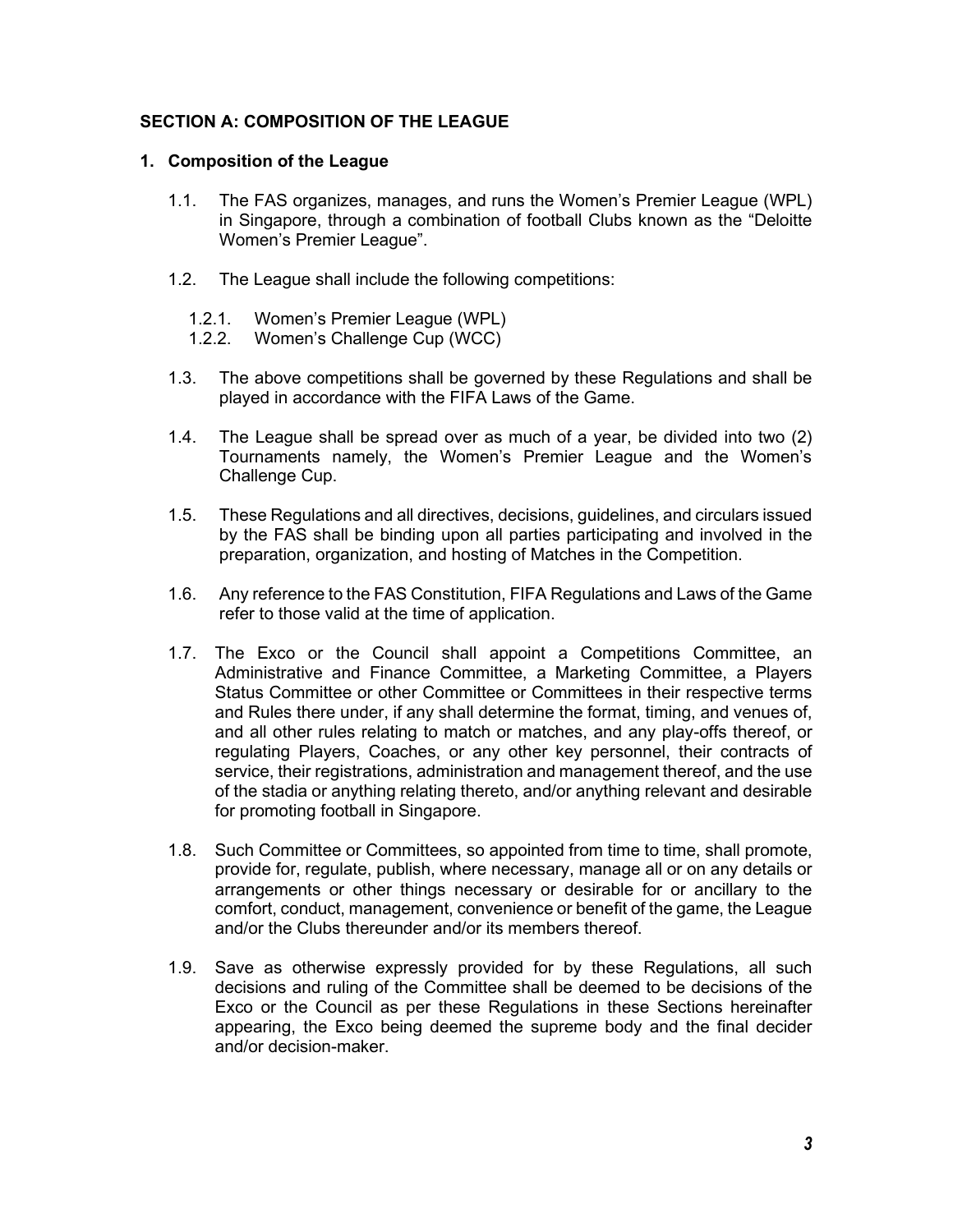# **SECTION B: RESPONSIBILITIES**

### **2. The Football Association of Singapore**

- 2.1. The FAS Competitions Committee shall be responsible for organizing the Competition in accordance with the Manual and these Regulations. The responsibilities of the FAS shall include, but are not limited to;
	- 2.1.1. Supervising general preparations and deciding on the Competition format, draws and entries.
	-
	- 2.1.2. Determining the Competition Schedule<br>2.1.3. Selecting the match venues for the Con Selecting the match venues for the Competition
	- 2.1.4. Appointing of Match Officials for each Match<br>2.1.5. Choosing the official football and stipulated to
	- 2.1.5. Choosing the official football and stipulated technical material
	- 2.1.6. Reporting cases where appropriate to the FAS Disciplinary Committee
	- 2.1.7. Replacing Participating Clubs that have withdrawn from the Competition 2.1.8. Dealing with cases of cancelled or abandoned Matches
	- Dealing with cases of cancelled or abandoned Matches
	- 2.1.9. Dealing with cases of Force Majeure
	- 2.1.10. Dealing with any Matters Not Provided For
	- 2.2. All decisions made by the FAS Competitions Committee and/or FAS Competitions Department are final and binding and not appealable.
	- 2.3. All decisions made by the FAS Disciplinary Committee in relation to the Competition are in reference to these Regulations and/or the FIFA/AFC/FAS Disciplinary Code.

# **3. Participating Clubs**

- 3.1. The principal obligations and responsibilities of each Participating Club are stipulated in the Participating Team Agreement (PTA), these Regulations, the Manual, the FAS Constitution and all other FAS regulations, directives, guidelines and circulars.
	- 3.1.1. Each Club that is an affiliate of the FAS shall submit a PTA in order to participate in this Competition.
	- 3.1.2. The PTA and other such documents as requested by the FAS shall be completed and submitted to FAS via email in accordance with the stipulated by the FAS.
	- 3.1.3. Failure to submit the PTA to the FAS by the stipulated deadline shall result in the non-participation of the Club in this competition.
- 3.2. Each participating Club shall ensure as a condition of its participation that every member of its official Team Delegation for each Match is aware of and agrees to comply with the PTA.
- 3.3. In all matters and transactions relating to the League, each Club shall behave towards each other and FAS or its Departments or its Committees with utmost good faith.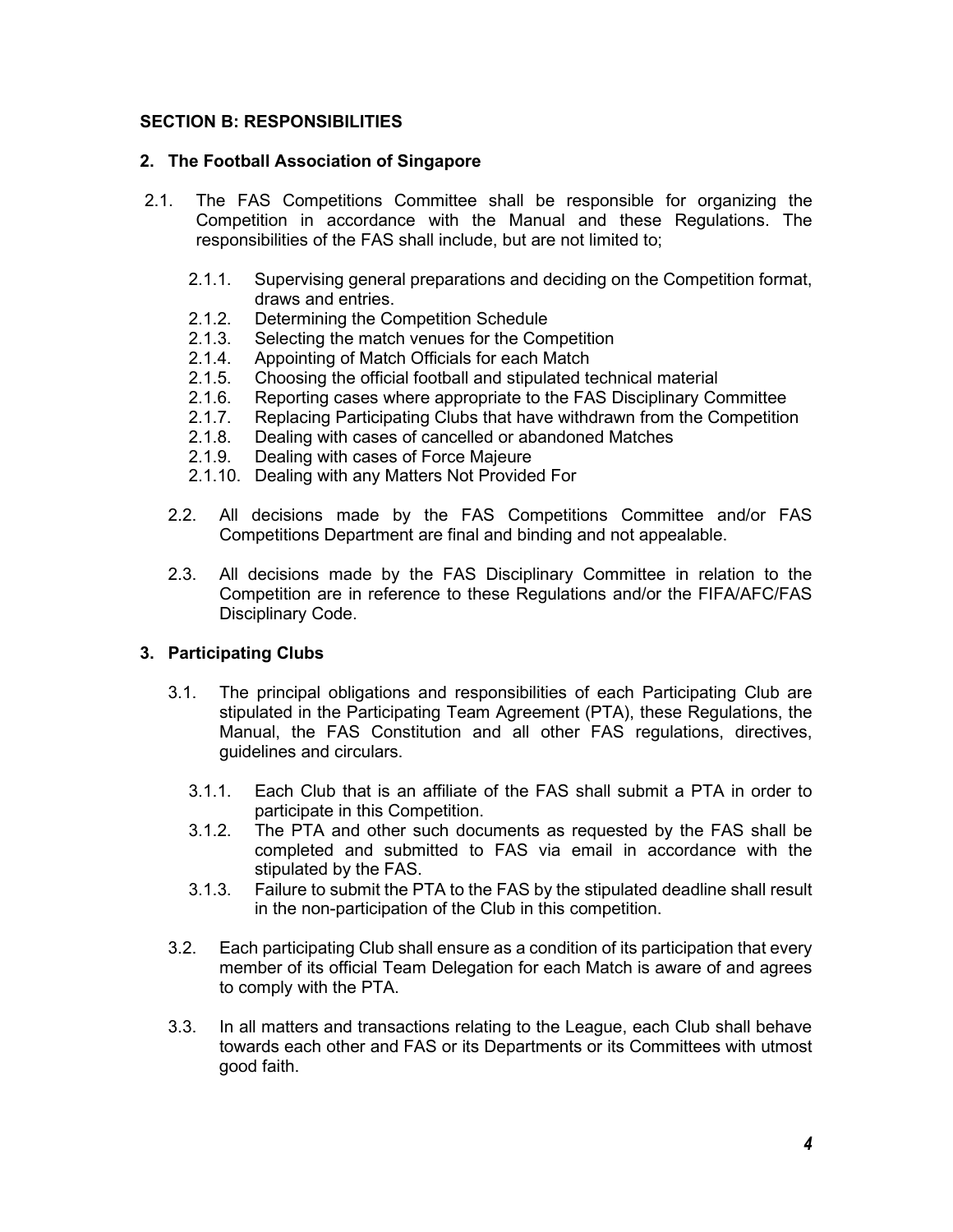- 3.4. Each participating Club shall undertake to:
	- 3.4.1. Observe all obligations set out in the PTA, these Regulations, the Manual, the FAS Constitution and all other FAS regulations, derivatives, guidelines and circulars;
	- 3.4.2. Comply with the FIFA Laws of the Game;
	- 3.4.3. Accept that all the administrative, disciplinary and refereeing matters connected with the Competition shall be settled by the FAS in compliance with these Regulations;
	- 3.4.4. Observe the principles of Fair Play;<br>3.4.5. Ensure the good conduct of its officia
	- 3.4.5. Ensure the good conduct of its official Team Delegation who are registered and any person carrying out duties on its behalf throughout the Competition;
		- 3.4.5.1. Failure to ensure the good conduct of its official Team Delegation may result in the Club being issued with a fine;
		- 3.4.5.2. The FAS Disciplinary Committee may issue further sanctions at its discretion;
	- 3.4.6. Observe the Official Match Countdown and all other Match-related protocol notified by the FAS;
- 3.5. No player/official, its employees of a club or agents shall by any means whatsoever unfairly criticize, disparage, belittle or discredit any other Club or FAS or its Department s or its Committee or in either case any of its directors, officials, employees or agents or bring football into disrepute.
- 3.6. During or after its membership in the Competition, a Club shall not disclose, divulge either directly or indirectly to any person, firm/company or otherwise make use of any confidential information as to the business or finance of the FAS or its Departments or its Committees or any of its dealings, transactions or affairs or as to any other matters which may come to its knowledge by reason of its membership without FAS's prior written consent, save as to statutory and regulatory authorities and to such employees of a team to whom such disclosure is strictly necessary for purpose of their duties and only then to the extent so necessary.
- 3.7. Each Club shall procure that each of its officials, employees and players are made aware of the provisions of Rule 3.5 and 3.6 above.
- 3.8. Membership of the League shall constitute an agreement between FAS and each Club, and between each of the Clubs, to be bound by and to comply with:
	- 3.8.1. These Regulations (each as altered, revoked or added to from time to time);
	- 3.8.2. The Constitution of FAS (each as altered, revoked or added to from time to time);
	- 3.8.3. Such other Regulations that are applicable to the Clubs partaking in tournaments organized and/or sanctioned by FAS;
	- 3.8.4. Such decisions of the Exco or the Council of FAS;
	- 3.8.5. The Laws of the Game as laid down from time to time by FIFA as adopted by FAS or otherwise;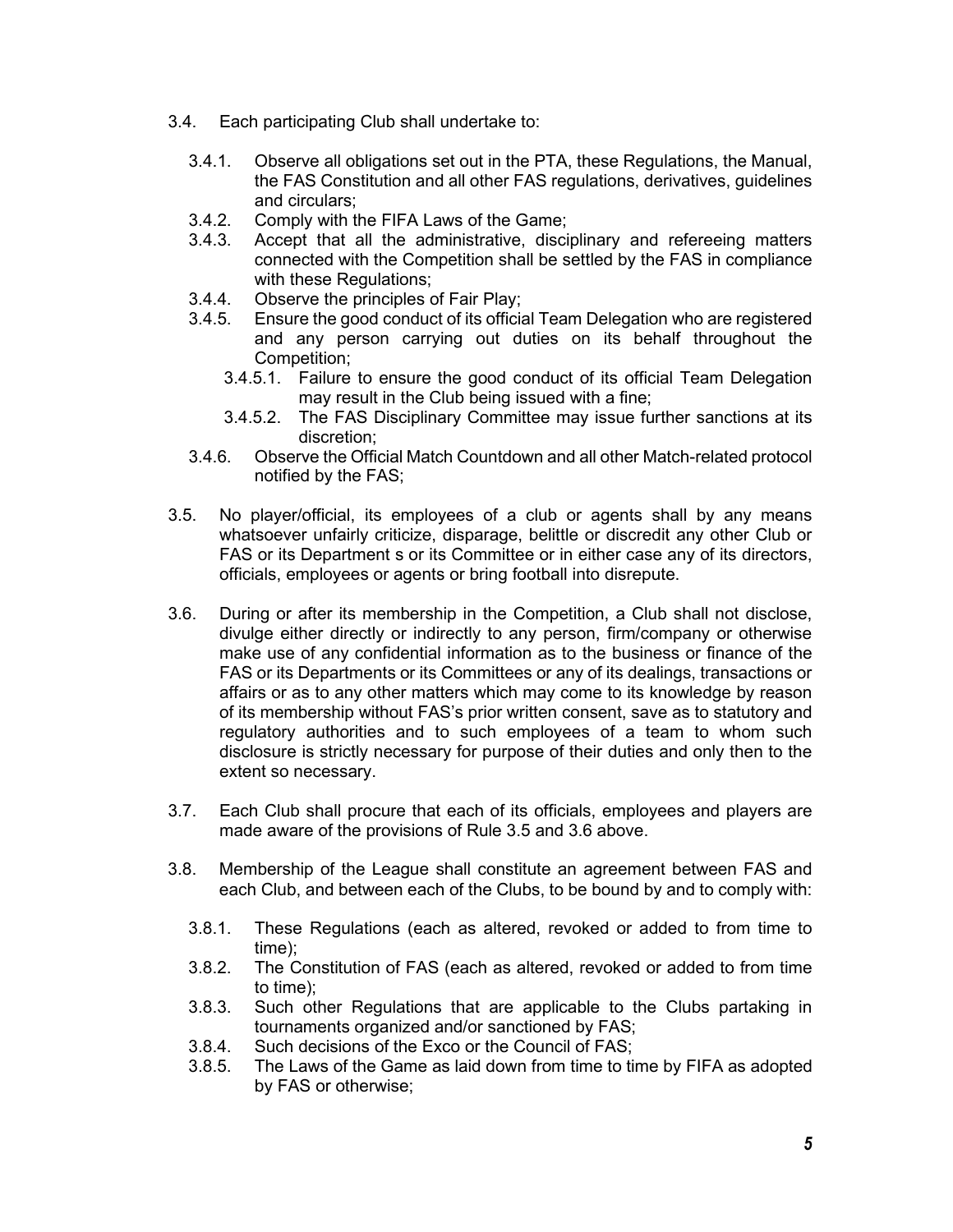- 3.8.6. Such agreement shall have effect from the date of the Club's admission to the League and terminate upon the Club ceasing to be a member thereof (but without prejudice to any rights or claims which may have arisen in respect of circumstances prior to such a date and to any Rules which, by their terms, establish rights and obligations applicable after such a date) and/or pursuant to any resolution of FAS, through the Exco and/or the Council.
- 3.9. Any Club found to be in breach of these Regulations herein shall be deemed guilty of misconduct.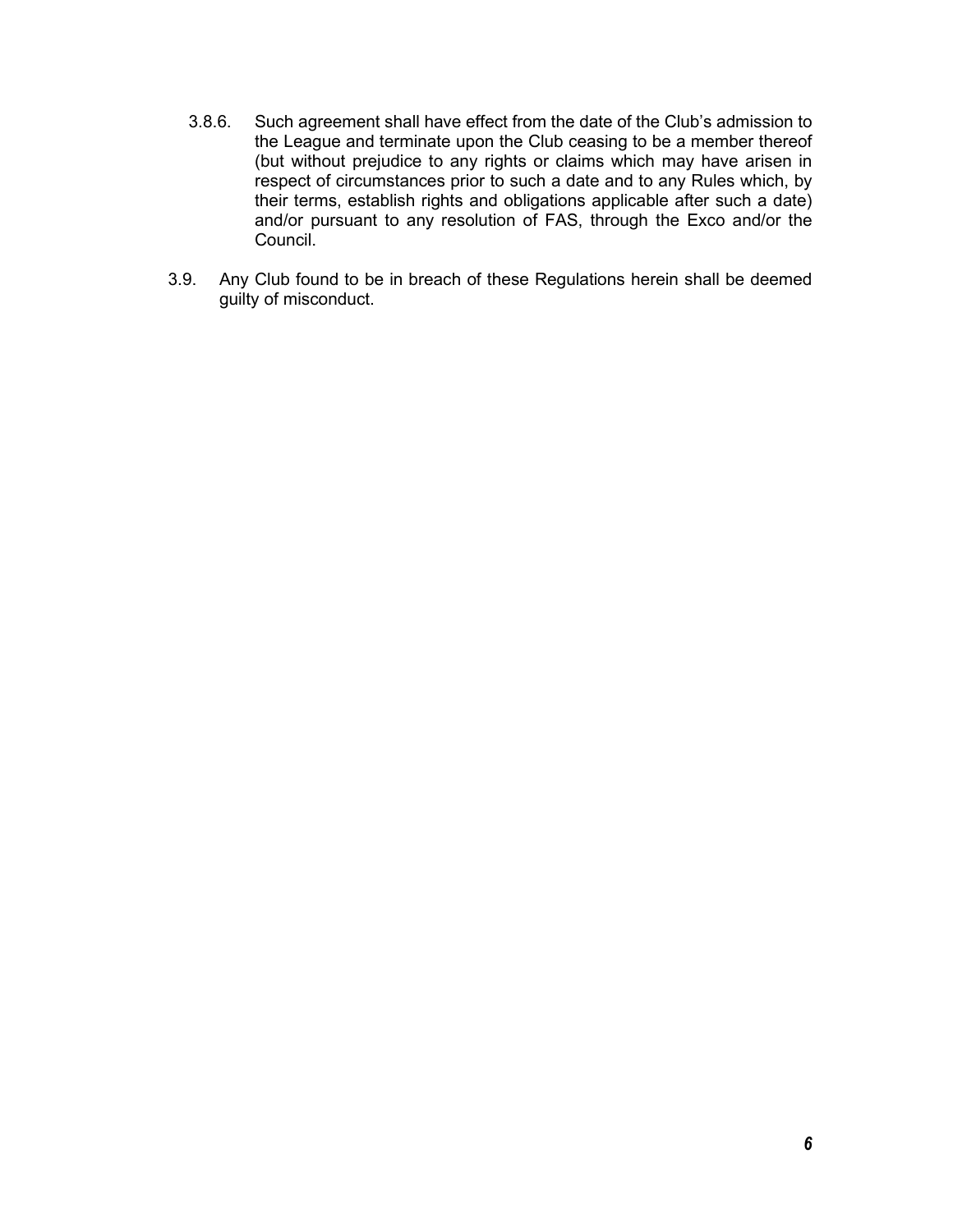# **SECTION C: ENTRY, WITHDRAWAL, COMPETITION SCHEDULE & SYSTEM**

# **4. Entry**

- 4.1. Any Club participating in the Competition shall be affiliated to the FAS.
- 4.2. The Exco or the Council shall at all material times and at their absolute discretion consider for the purpose of eligibility to participate in the League, the leading amateur clubs in Singapore so long as they meet the requirements of FAS.
- 4.3. The Exco or the Council reserves before, during or after any Season, the right to determine at all material times and at their absolute discretion the membership of any Club in the League which fails to meet the criteria and/or requirements, from time to time, of FAS.
- 4.4. A Club eligible to participate in the Competition shall also be required to satisfy any other criteria for continuing its membership in the Competition as shall from time to time be sanctioned by the Exco or the Council and/or through the Rules formulated and sanctioned by FAS Standing Committee.
- 4.5. The name of the Clubs participating in the Competition shall contain and include any landmarks, roads, locations, associations and/or heritages located in Singapore.

### **5. Withdrawal Prior to Commencement of the Competition**

- 5.1. Any Club that enters the Competition shall undertake to play all of its matches as set out in the Competition Schedule.
- 5.2. If a Club withdraws from the League before its commencement, the Club shall be fined a minimum sum of One Thousand Dollars (SGD\$1000.00). The FAS Competitions Committee may refuse any future application made by the Club to participate in the League and impose any other sanctions as the Committee may determine.
- 5.3. The FAS Disciplinary Committee may impose further sanctions in its discretion.
- 5.4. In the case of a Club withdrawing or being excluded from the Competition, the FAS Competitions Committee shall be responsible for making any necessary decisions, including but not limited to;
	- 5.4.1. Replace the Club;<br>5.4.2. Change the Comp
	- 5.4.2. Change the Competition System
	- 5.4.3. Change the Technical Regulations
- 5.5. All decisions made by the Committee in this regard are final and binding.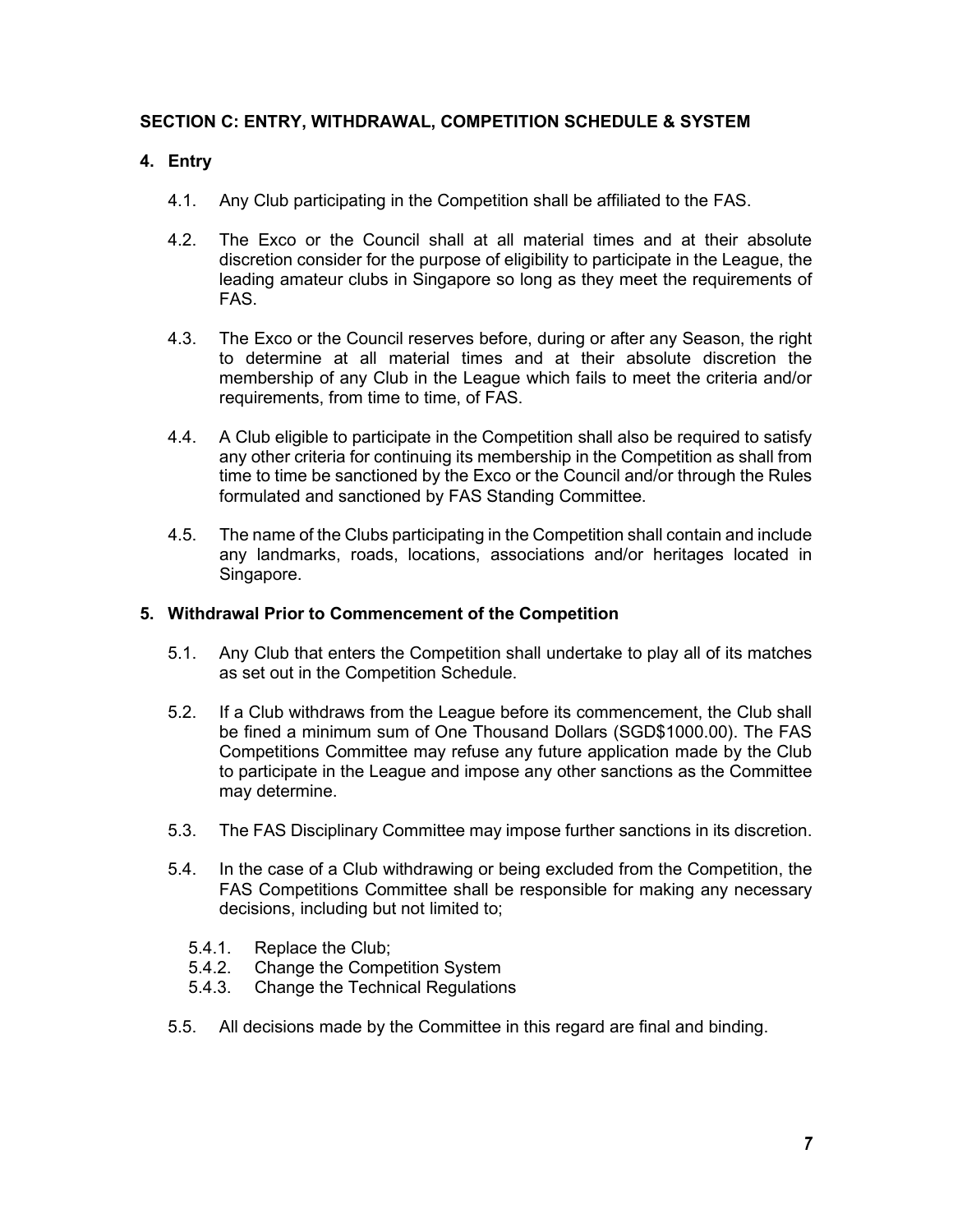# **6. Withdrawal After Commencement of the Competition**

- 6.1. A Club shall be considered to have withdrawn from the Competition after its commencement if the Club;
	- 6.1.1. Withdraws from the Competition after it has commenced;<br>6.1.2. Does not report for a Match;
	- Does not report for a Match;
	- 6.1.3. Refuses to continue with a Match;
	- 6.1.4. Leaves the stadium prior to completion of a Match;
- 6.2. If a Club withdraws from any Competition after its commencement, the Club shall be fined a sum of Three Thousand Dollars (SGD\$3,000.00), and the Club shall be suspended from participating in the Competition for a duration of minimum One (1) Season, not including the Season in which the Club withdrew from. The FAS Competitions Committee may refuse any future application made by the Club to participate in any competition and impose any other sanctions as the Committee may determine.
- 6.3. The results of all matches played by and against the Club prior to this withdrawal shall be declared null and void as if the Club had not participated in the competition.
- 6.4. The results of all Women's Challenge Cup (WCC) Matches played by and against the Club prior to its withdrawal shall stand and remain unchanged.
- 6.5. The Competition System, including but not limited to the relegation and promotion procedures, shall remain as stipulated in the Regulations and are not affected by the withdrawn Club, as if the Club had not participated in the League.

# **7. Expulsion of Club**

- 7.1. If a Club is expelled from the Women's Premier League or the Women's Challenge Cup, the following shall apply;
	- 7.1.1. The expelled Club shall not be allowed to continue its participation in the current season of the League.
	- 7.1.2. The expelled Club shall not be allowed to participate in future WPL and WCC competitions for a period of minimum one (1) season, not including the season in which the Club was expelled from.
	- 7.1.3. In accordance with Article 7.1.2., the expelled Club shall, after having served the duration of expulsion, be allowed re-entry into the League through the Women's National League (WNL), or any other qualifying competition to the WPL/WNL which may be organized by FAS.
	- 7.1.4. The FAS shall withdraw any or all financial privileges given by the FAS to the Club for the current season.
	- 7.1.5. The results of all matches played by and against the Club prior to its expulsion shall be declared null and void as if the Club had not participated in the League. The Club shall also lose its current position in the League standings and status in the League as if the Club had not participated in the League.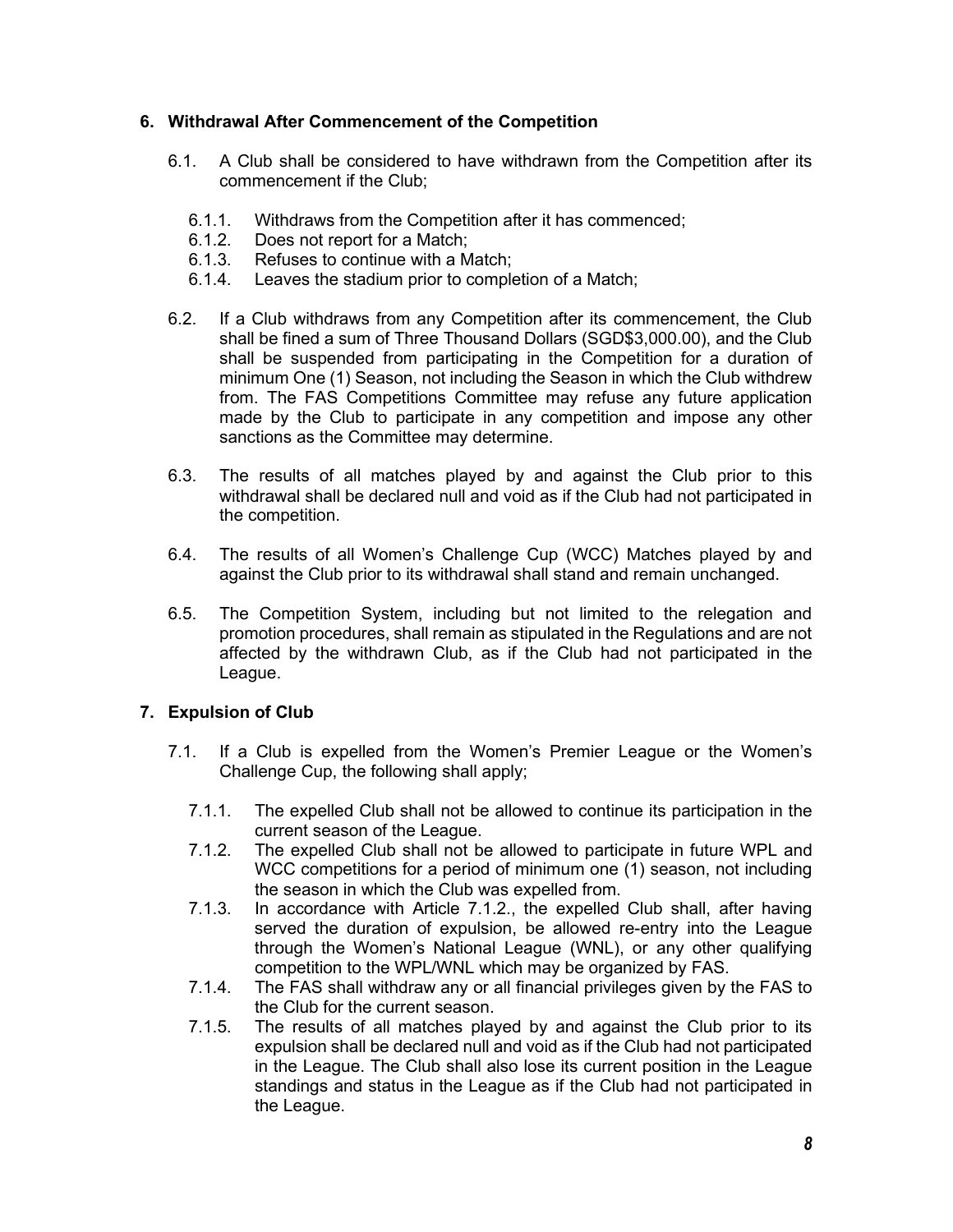- 7.1.6. The Competition System, including but not limited to the relegation and promotion procedures, shall remain as stipulated in the Regulations and are not affected by the expelled Club, as if the Club had not participated in the League.
- 7.1.7. The results of all Women's Challenge Cup Matches played by and against the Club prior to its expulsion shall stand and remain unchanged.

# **8. Competition Schedule**

- 8.1. All matches in the League shall be arranged as soon as possible prior to the commencement of the Season. The copyright in all lists or arrangements or such fixtures in any Competition in any Season or of any match sanctioned by the Competitions Committee shall be vested in FAS.
- 8.2. All matches shall, unless re-arranged with the approval of the Competitions Department, be played on the dates and venues scheduled at the commencement of the Season.
- 8.3. All kick-offs shall adhere to the time stipulated by the FAS Competitions Department. No grace period shall be permitted except for inclement weather conditions. In cases of inclement weather conditions, a minimum of thirty (30) grace period shall be observed. The Match Commissioners and Match Officials shall report any delays at the scheduled time of kick-off and also the start of the second half.
- 8.4. Any Club causing a kick-off to be delayed beyond the stipulated time of kick-off shall be deemed guilty of misconduct. The FAS Competitions Department may impose any sanctions as it may determine and/or refer the Club to the FAS Disciplinary Committee for further sanctions.
- 8.5. All decisions made in this regard are final and binding.

# **9. Competition System**

- 9.1. The Women's Premier League shall be played on a home and away round robin league format.
- 9.2. Three (3) points shall be awarded for a win. One (1) point to both teams involved in a drawn match, and no points to a losing team.
- 9.3. The team which accumulates the greatest number of points at the end of the Competition shall be declared Champion.
- 9.4. In the event that two (2) or more teams have accumulated a similar number of points, then the higher placed team shall be the team which has a greater goal difference i.e. number of goals conceded subtracted from the number of goals scored.
- 9.5. In the event that two (2) or more teams have a similar goal difference, then the higher placed team shall be the team which scores the greater number of goals.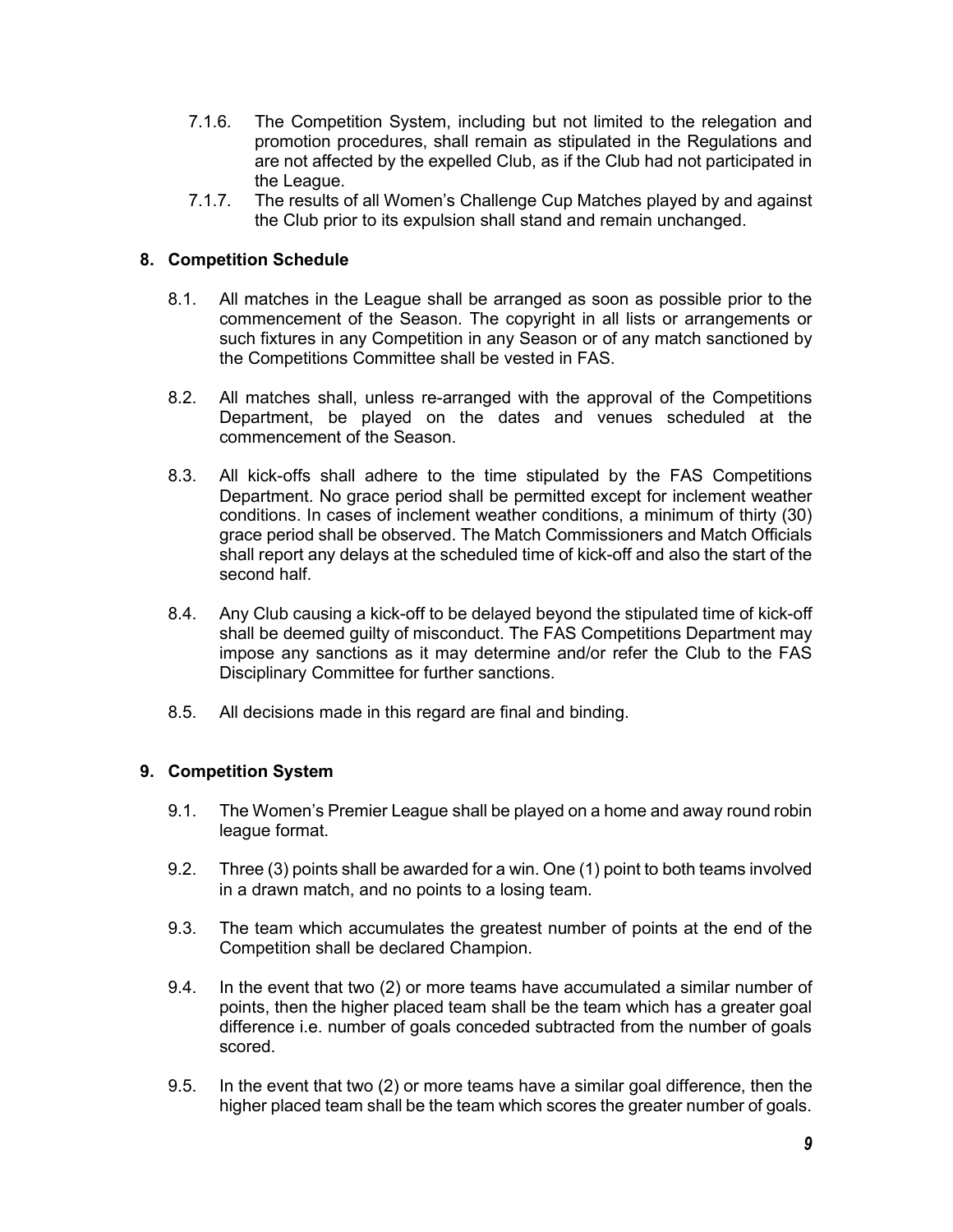- 9.6. In the event that two (2) or more teams score a similar number of goals, then the higher placed team shall be the team which attains the greater number of wins.
- 9.7. In the event that two (2) or more teams attain the same number of wins, then the higher placed team shall be the team which attains the higher number of points from the matches played between the teams in question.
- 9.8. In the event that two (2) or more teams attain the same number of points from the matches played between the teams in question, then the higher placed team shall be the team which has the greater goal difference from the matches played between the teams in question.
- 9.9. In the event that two (2) or more teams have a similar goal difference from the matches played between the teams in question, then the higher placed team shall be the team which scored the greater number of goals from the matches played between the teams in question.
- 9.10. In the event that two (2) or more teams score a similar number of goals from the matches played between the teams in question, then the higher placed team shall be the team which attains the greater number of wins from the matches played between the teams in question.
- 9.11. In the event that two (2) or more teams cannot be separated using the above criteria, the winner shall be decided by the team having the higher standing in the fair play table.
- 9.12. In the event that two (2) or more teams have the same standings in the fair play table, a play-off shall determine the winner.

# **10. Promotion & Relegation**

10.1. There shall be no promotion and relegation of WPL or WNL clubs for Seasons 2022, 2023 and 2024.

# **11. Women's Challenge Cup (WCC)**

- 11.1. Unless stipulated or expressed otherwise, The WCC shall be governed by these Regulations under these sections and in accordance with the Manual as part of the League.
- 11.2. The WCC shall be open to all Clubs taking part in the Women's Premier League and the Women's National League organized by FAS.
- 11.3. The Council may invite any other Club to participate in this Tournament. The Council may also in its absolute discretion reject the entry of any Club.
- 11.4. The draw of the Tournament shall be done at least one month before the commencement of the WCC. The first named team in the fixture bracket shall be considered the 'home' team.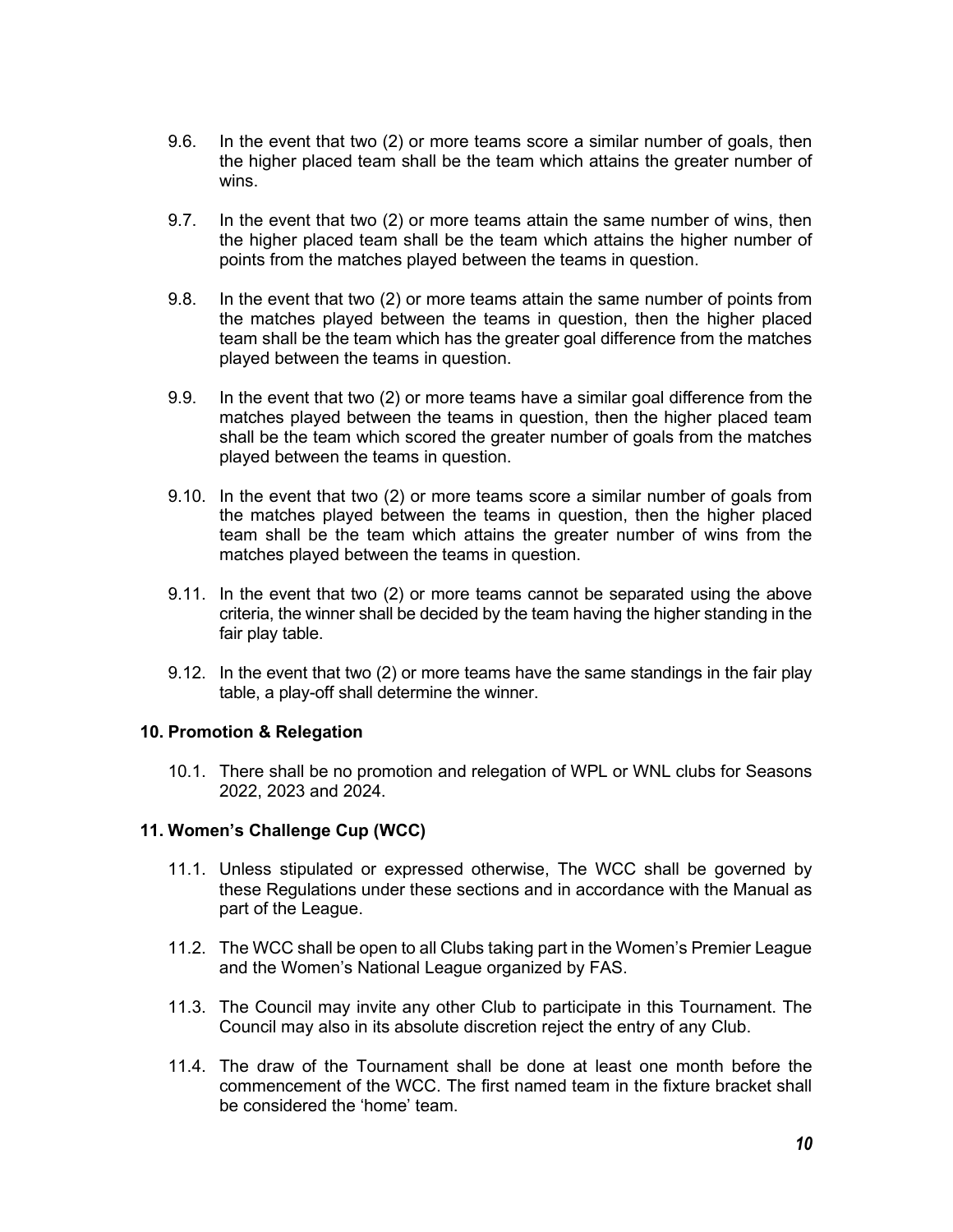- 11.5. The WCC shall be played based on a single round robin group format followed by a single-leg knockout system. The FAS Competitions Department reserves the right to vary the format depending on the total number of confirmed Participating Teams.
- 11.6. The winner for the knock-out stage matches shall be the team that scores the greater number of goals in 90 minutes of regulation time. In the event the scores are tied after 90 minutes of regulation time, the winner shall be decided by kicks from the penalty mark.
- 11.7. For the Final match, the winner of the match shall be the team that scores the greater number of goals in 90 minutes of regulation time. In the event the scores are tied after 90 minutes of regulation time, 30 minutes of extra time (two halves of 15 minutes each) shall be played. The winner shall be the team that scores the greater number of goals in the 30 minutes of extra time. In the event that the scores are still tied after 30 minutes of extra time, the winner shall be determined by kicks from the penalty mark.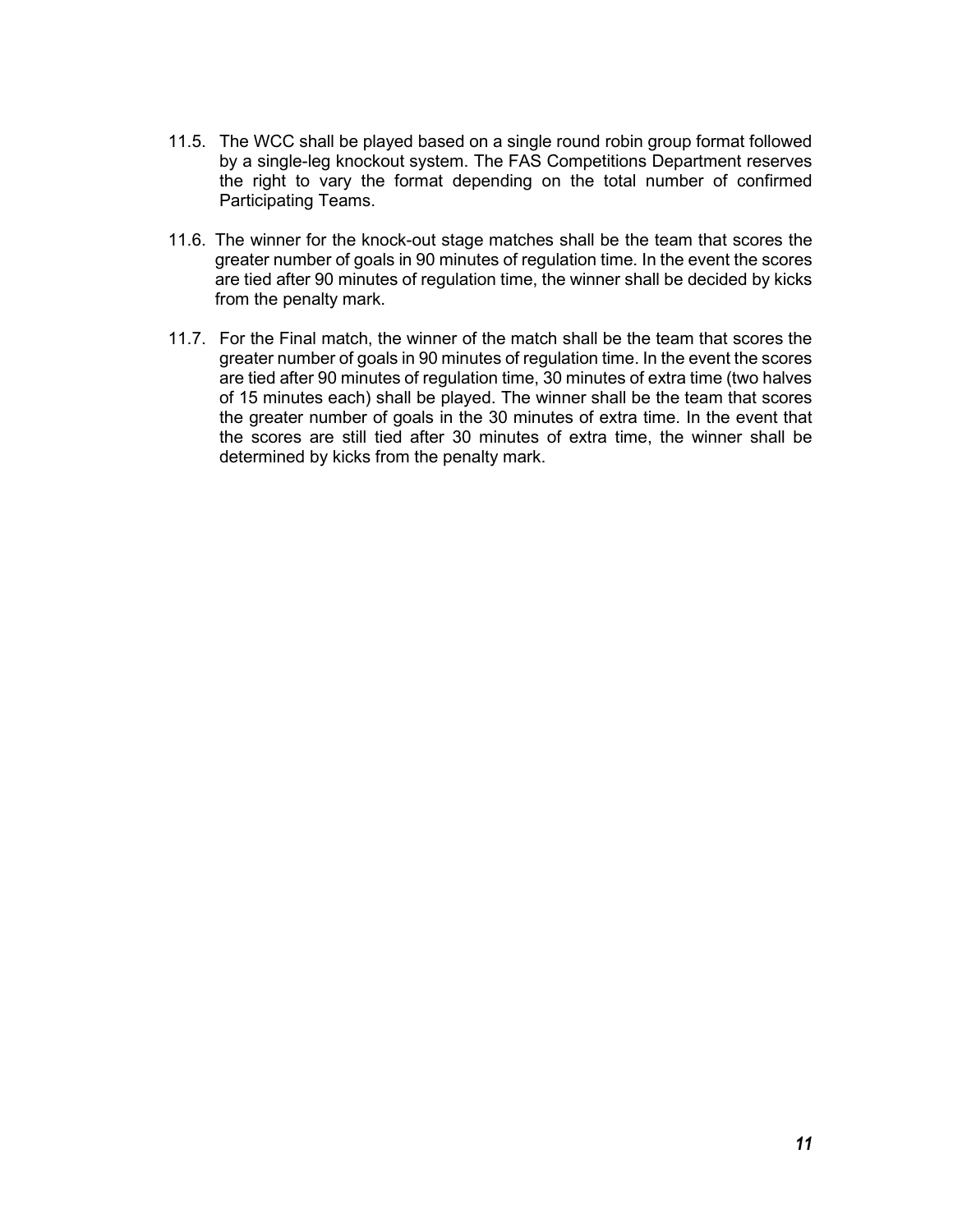# **SECTION D: TECHNICAL REGULATIONS**

### **12. Duration of Matches**

- 12.1. The duration of Matches shall be played in accordance with the Manual. Any Match which for any cause whatever falls short of ninety (90) minutes duration may be counted as a completed match or to be replayed in full as the Competitions Committee in its absolute discretion determine.
- 12.2. The half-time interval shall not exceed fifteen (15) minutes, from whistle to whistle.

### **13. Fixture Scheduling Policy**

- 13.1. All matches shall be arranged with a minimum of forty-eight (48) hours of rest for all clubs between its previous and next match.
- 13.2. All clubs shall submit any block-out date requests to FAS Competitions Department at least one (1) month before the commencement of the League. All requests are subject to approval from the FAS Competitions Committee.
- 13.3. With the exception of extenuating circumstances, no request for postponement or rescheduling of a match from a club shall be permitted after the commencement of the League.
- 13.4. A club may request for a postponement and rescheduling of a match if at least four (4) or more players from their squad have been officially called up to represent the National Team and/or National Age Group Teams or representative teams in any official international match or competition sanctioned either by the FAS or a Member Organization of FIFA.

# **14. Cancellation of Matches**

- 14.1. For any Match which is cancelled as a result of Force Majeure, the FAS Competitions Committee shall decide on the matter at its sole discretion and take whatever action is deemed necessary.
- 14.2. Any Match which is cancelled not as a result of Force Majeure as deemed by the FAS Competitions Committee, may lead to the imposition of sanctions by the FAS Disciplinary Committee against the errant party in accordance with the FAS Disciplinary Code.

# **15. Abandonment of Matches**

- 15.1. For any Match which is abandoned as a result of Force Majeure, the FAS Competitions Committee shall decide on the matter at its sole discretion and take whatever action is deemed necessary.
- 15.2. Any Match which is abandoned not as a result of Force Majeure as deemed by the FAS Competitions Committee, may lead to the imposition of sanctions by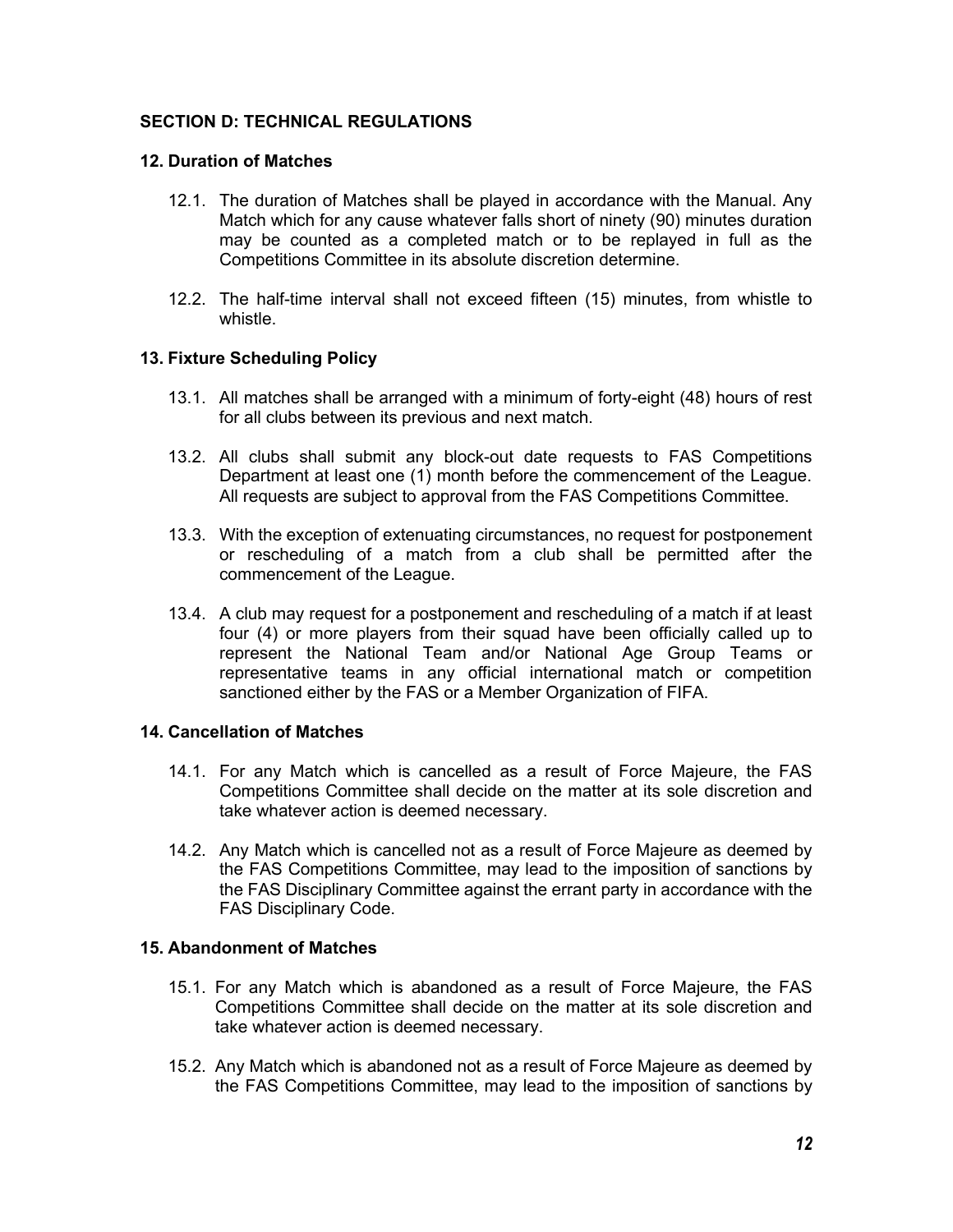the FAS Disciplinary Committee against the errant party in accordance with the FAS Disciplinary Code.

- 15.3. An abandoned/postponed match shall not be considered as the match where a suspended player has served the suspension; the suspended player shall serve the suspension in the immediate match following the abandoned/postponed match. If an abandoned match is to be replayed, any caution issued during that match shall be annulled but a red card received by a player in an abandoned match shall count and the appropriate sanction shall follow. The replay of the abandoned match shall not be considered as the match where the errant player has served the suspension. If the match is not to be replayed, the cautions received by the team responsible for causing the match to be abandoned are upheld; if both teams are responsible, then all of the cautions are upheld.
- 15.4. In the event where the match is postponed or abandoned through the fault of a team, the result shall be decided by the FAS Competitions Committee as to whether there should be a replay. The Competitions Committee reserves the right to take whatever action they deem fit against the infringing team, including but not limited to imposing a penalty on the team.
- 15.5. In the event where a match is abandoned before the  $80<sup>th</sup>$  minute of play (ie. Between 0 to 79 minutes) as determined by the Match Official, the match shall be replayed. The score of the abandoned match shall be considered null and void, and the replay shall start as a new match playing the ninety (90) minutes of regulation time with a score of 0-0.
- 15.6. In the event where a match is abandoned on or after the  $80<sup>th</sup>$  minute of play as determined by the Match Official, the result of the match shall stand, and the match shall be deemed as played.
- 15.7. If a match is abandoned, suspension is only considered to have been served if the team to which the suspended player belongs is not responsible for the facts that led to the abandonment of the match.

### **16. Technical Area**

- 16.1. The technical area shall be considered as extending one (1) meter on either side of the designated seated area and shall extend forward up to a distance of one (1) meter away from the touch-line.
- 16.2. The occupants of the technical area shall be identified by the Fourth Official and/or the Match Commissioner before the commencement of the match.
- 16.3. No player who has been given the red card (or any suspended Player or Official) shall be permitted to sit in the technical area or be allowed to be in the vicinity of the field of play).
- 16.4. Only one Official in the technical area at a time has the authority to convey tactical instructions.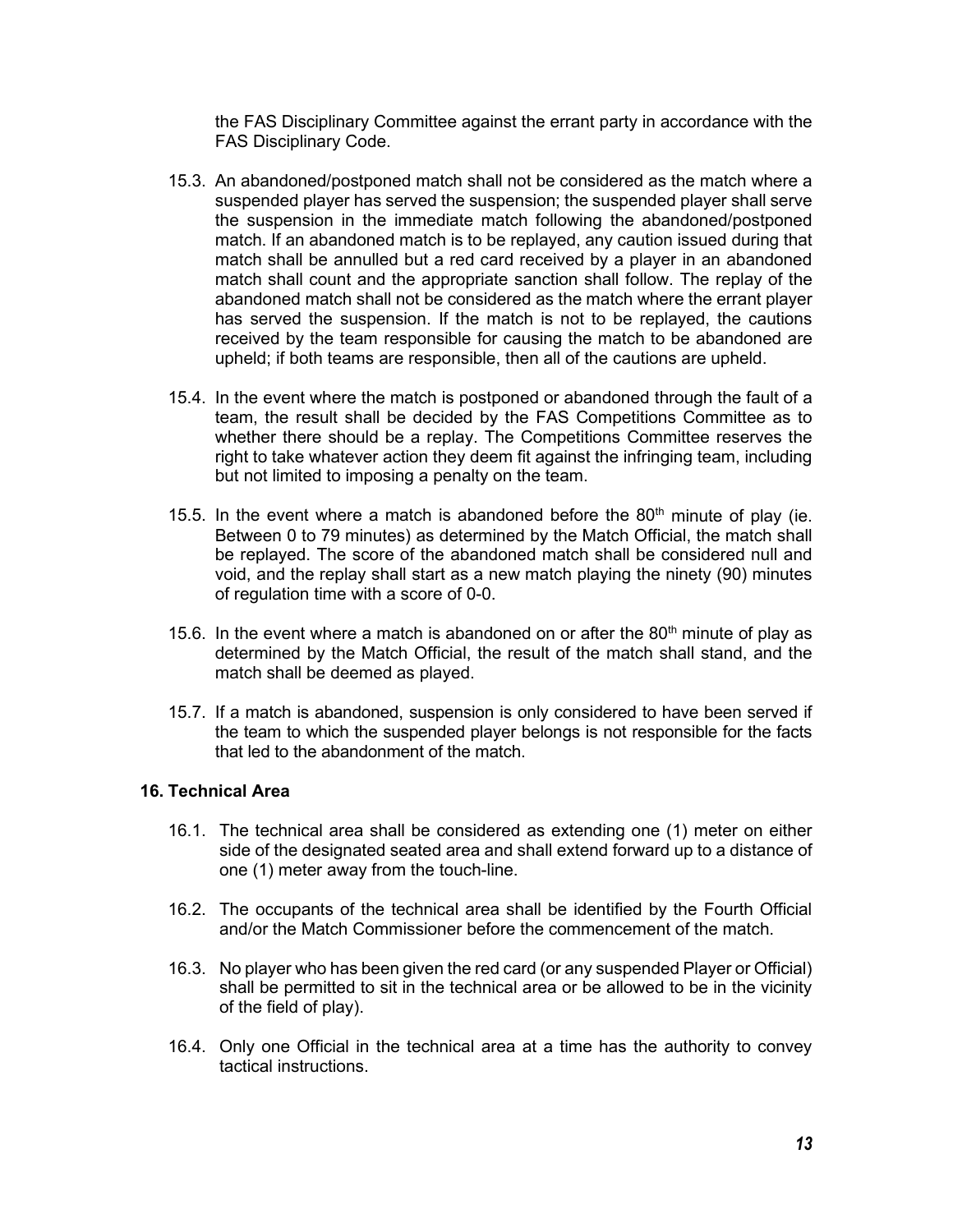- 16.5. The coach and other officials shall remain within the confines of the technical area except in special circumstances, for example, a doctor and/or a physiotherapist and/or a Sports Trainer or a first aid nurse (s) can enter the field of play with the Referee's permission to treat an injured player.
- 16.6. The coach and other occupants of the technical area shall conduct themselves at all times in a responsible manner.
- 16.7. Only a maximum of seven (7) registered officials and nine (9) substitute players are allowed to be on the substitutes' bench.

### **17. Footballs**

- 17.1. The footballs for the Competition shall be selected and supplied by FAS.
- 17.2. Each participating club shall receive twenty (20) Match Balls prior to commencement of the Competition.
- 17.3. The Home Team of every match shall provide a minimum of three (3) Match Balls supplied by FAS.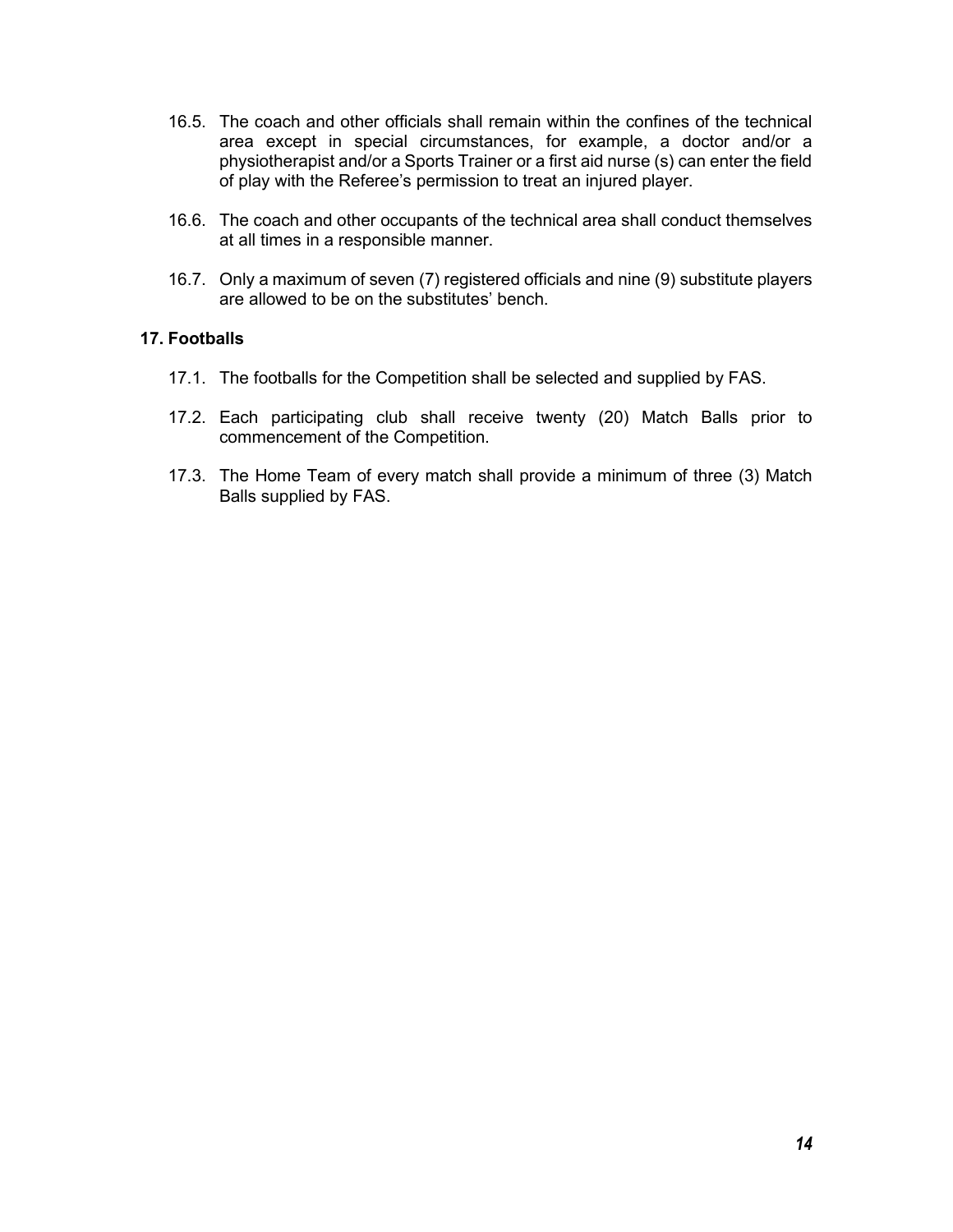# **SECTION E: PLAYER & OFFICIAL REGISTRATION**

### **18. List of Players**

18.1. All Players playing in the League shall be classified as:

### 18.1.1. Amateurs

- 18.2. An amateur Player is defined as one who may be paid his actual expenses involved in playing football, e.g. travelling allowance, etc. Players who have never received remuneration other than for actual expenses incurred during the course of their participation in or for any activity connected with association football shall be regarded as amateur. To this effect, meal allowances, travel and hotel expenses incurred through involvement in a match and the cost of a Player's equipment, insurance and training, may be reimbursed without jeopardizing a Player's amateur status.
- 18.3. An amateur Player who wishes to move to another Club at the end of his/her engagement is free to do so without his new club having to pay any form of compensation.

### **19. Eligibility of Players**

- 19.1. Each Club shall ensure that all players are duly registered with FAS pursuant to these Regulations and its transfer regulations.
- 19.2. A Registered Player is one who has been registered and approved by FAS before playing in any competitions organized and sanctioned by FAS or the Competitions Department and/or Competitions Committee.
- 19.3. The responsibility is on the Player and his new Club to ensure that they have received a proper release (Local Transfer Certificate or International Transfer Certificate) of the Player from his previous Club/Country.
- 19.4. Club Officials are responsible to ensure that all details in the Registration Documents are true and correct before submission to the FAS office and accompanied with all the relevant documents.
- 19.5. An Eligible Player for a particular Match is one who:
	- 19.5.1. Is not serving a suspension as a result of a caution/dismissal in a match
	- 19.5.2. Is not serving a suspension as a result of an FAS Disciplinary Committee verdict
- 19.6. A Player shall be deemed ineligible, without limitation, if:
	- 19.6.1. There is a violation of Article 19.4 or 19.5; or
	- 19.6.2. The FAS determines that any document submitted during registration is false or inadequate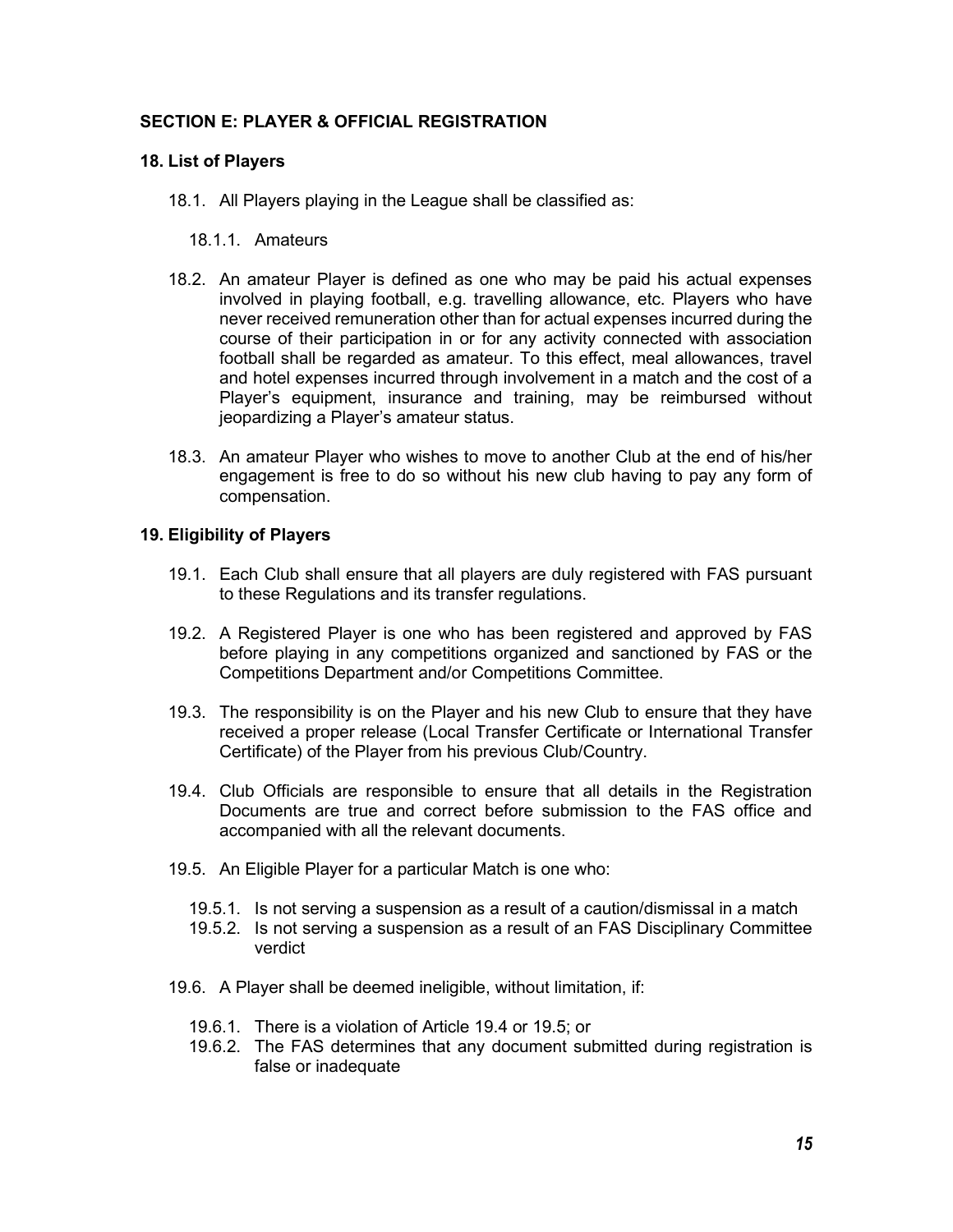# **20. Breach of Conditions of Eligibility**

20.1. Should a Club field an ineligible and/or a suspended player, or field a registered player in the starting line-up who has been named as a substitute, or without the player's name being indicated so either in the starting line-up or as a substitute in accordance with the Player Start List and the procedures in accordance with the Manual, the infringing team may be fined a sum of up to Two Thousand Dollars (SGD\$2,000.00) and/or in addition three (3) points shall be awarded to the opposing non-infringing team, and the score of the Match concerned to remain/or a three  $(3) - \text{nil}$   $(0)$  shall be awarded to the said noninfringing team, whichever is greater. At the discretion of the FAS Competitions Committee, the infringing club/player may be referred to the FAS Disciplinary Committee for further sanctions.

# **21. Registration & Transfer of Players**

- 21.1. There shall be two (2) Registration Windows for the registration of players:
	- 21.1.1. First Registration Window The period starting on 1 March and ending on 14 May 2022;
	- 21.1.2. Second Registration Window The period starting on 25 July and ending 7 August 2022.
- 21.2. No changing of players shall be made after the closure of the registration windows.
- 21.3. Participating clubs can change as many of their local and foreign Players during the second registration window on any dates decided by the FAS Competitions Department. Without breaching any of the Rules in these Sections, a Player is eligible to play when he is registered seventy-two hours (72) before the day of the match. If any participating club has not filled up its full quota of Players, then such a Club can register those additional players during the registration periods.
- 21.4. At any time before the commencement of the League, should a Local Transfer Certificate (LTC) request be made by a Club, the LTC shall be approved on MyFAS, or issued by the releasing Club within seven (7) days from the date of request. If the releasing Club is unable to release the LTC, the reason(s) shall be made known in writing to the requesting club, with a copy to FAS Competitions Department, who shall have the authority to decide on the validity of the reason(s) stated.
- 21.5. When the LTC is not issued within the seven (7) days period, the requesting Club may seek assistance from FAS, at its absolute discretion, may issue a LTC for the player concerned on behalf of the releasing Club.
- 21.6. During the ongoing League, a player shall not be allowed to be transferred and registered to another club in either the WPL or WNL within the same Season.
- 21.7. Upon request of the International Transfer Certificate (ITC) of a player (foreign or local), provided all other registration documents are in order and no Competition Regulations are being breached, provisional registration may be granted by Head,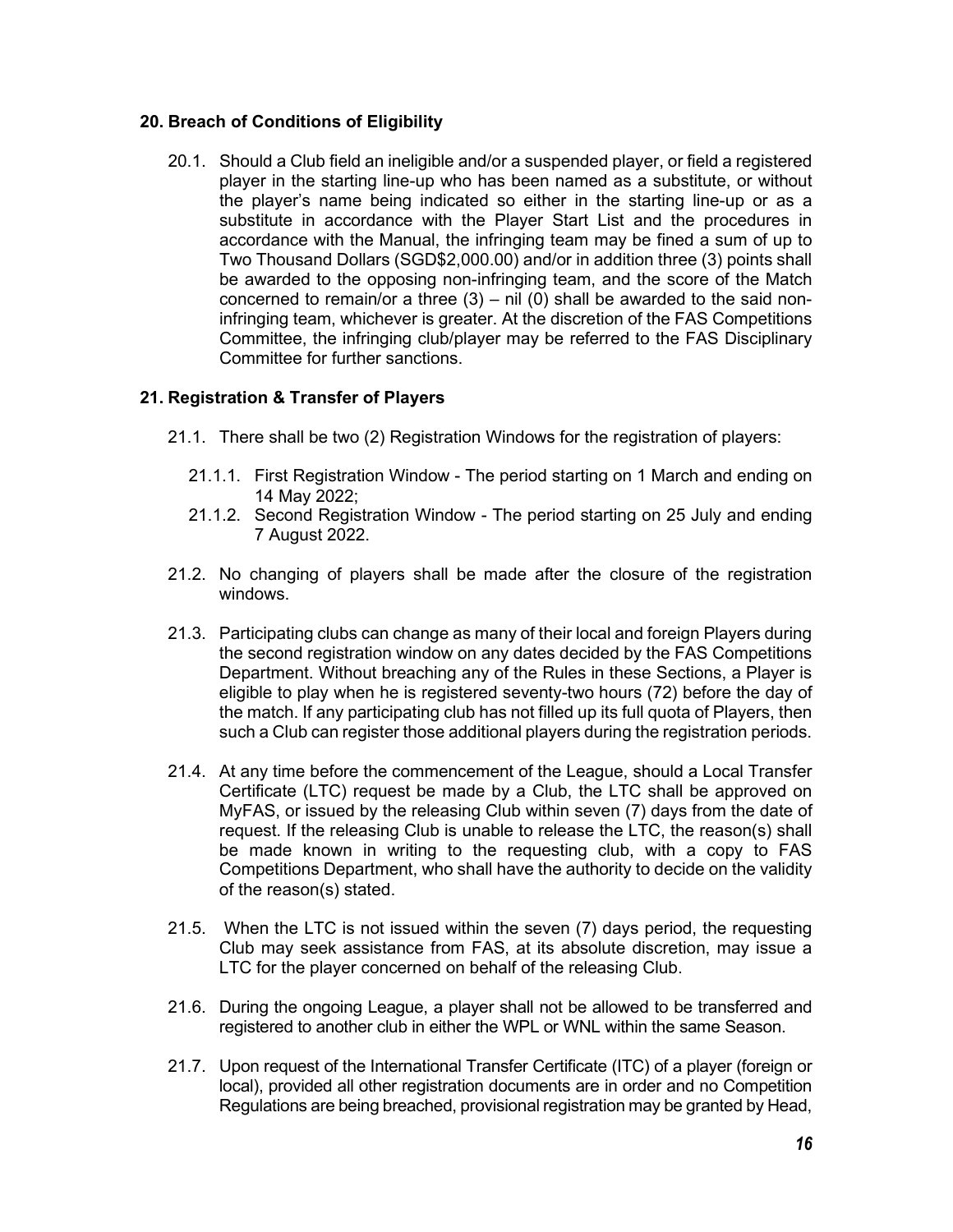Competitions, for the player concerned pending the arrival of the ITC. The player concerned shall only be eligible to play when the ITC is received by FAS.

# **22. Stages of Registration of Players**

- 22.1. There are three stages of player registration:
	- 22.1.1. Preliminary Registration (Minimum Registration Deadline);
	- 22.1.2. Player Selection List in accordance with the Manual and these Regulations;
	- 22.1.3. Player Start List in accordance with the Manual and these Regulations.

### **23. Minimum and Maximum Registration**

- 23.1. Before the Minimum Registration Deadline stipulated by Competitions Department, a Club shall register a minimum of eighteen (18) Players and a maximum of twenty-five (25) Players (inclusive of Foreign Players, if any).
- 23.2. Players shall be sixteen (16) years of age and above (born on or before 31 December 2006) to be eligible for registration for Women's Premier League. Players aged sixteen (16) years shall only be allowed to be registered upon his sixteenth  $(16<sup>th</sup>)$  birthday.
- 23.3. All Teams are allowed to register a maximum of four (4) Foreign Players. Foreign Players shall be sixteen (16) years of age and above (born on or before 31 December 2006) to be eligible for registration.
- 23.4. Permanent Residents shall be considered Foreign Players.
- 23.5. These foreign Players shall either be working (does not include professional footballers), studying or legally residing in Singapore and possess a valid Work Permit (WP), Skilled Workers Pass (SP) Employment Pass (EP), Student Pass, Dependent's Pass or Singapore Permanent Residency status. No Foreign Player can be registered with the FAS until his International Transfer Certificate (ITC) has been received by the FAS and submitted together with other relevant and required supporting documents as stipulated by Competitions Department. Clubs intending to register Foreign Players shall seek prior approval in writing from Head, Competitions.
- 23.6. Any Player, who is registered with a Club for the Women's Premier League or the Women's National League, shall not be permitted to register for another Club for the Women's Challenge Cup, in the same season.

# **24. Documents for Registration of Players**

- 24.1. Participating Players and Officials shall be registered via the MyFAS online registration system with the supporting documents set out in the Manual.
- 24.2. All registered Players shall be issued with a Letter of Authorization (LOA) authorized by the FAS. Should the LOA be misplaced, the Club shall be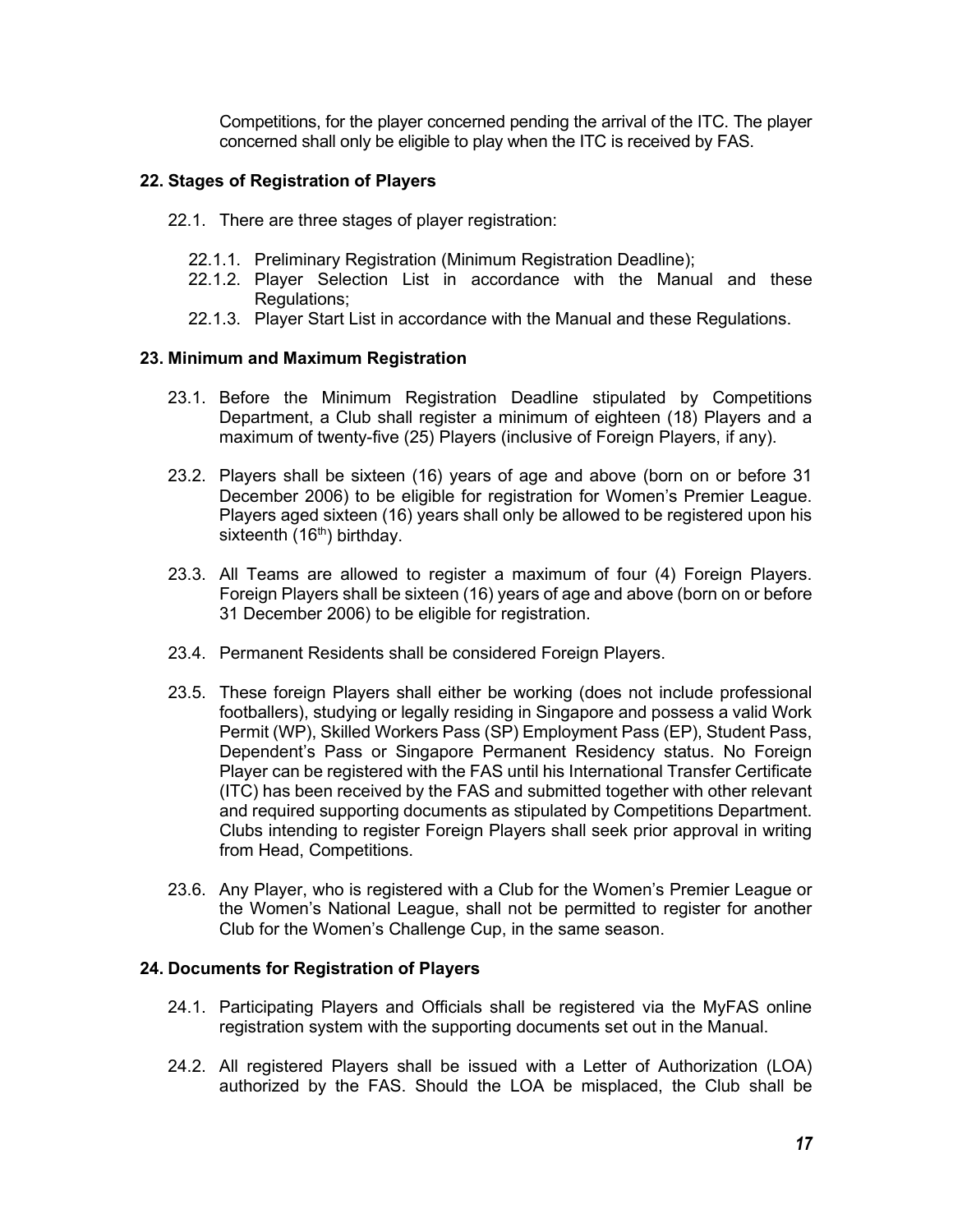required to pay One Hundred Dollars (SGD\$100.00) each for a replacement production fee.

# **25. Breach of Conditions of Registration**

25.1. Should a Club field an unregistered player, the club shall be expelled from the League and any further participation in the League, in accordance to Article 7 and its sub-articles.

# **26. Cancellation of Registration**

- 26.1. The registration of a Player may only be terminated during the playing season as follows:
	- 26.1.1. In writing by the Club;
	- 26.1.2. As decided by the FAS Competitions Department.
- 26.2. The registration of a Player, local or foreign, released or terminated by his Club and by the Competitions Department the latter being satisfied of the same, shall be cancelled.
- 26.3. The Club shall notify the Head**,** Competitions immediately in writing, accompanied by the supporting or relevant documents related to the termination when the registration of such a Player is cancelled by the Club for any reason whatsoever.
- 26.4. Any Club found to have infringed this Rule shall be deemed to be guilty of misconduct.

# **27. Disputes**

- 27.1. Any dispute of differences not otherwise expressly provided for in these Rules between a Club or Clubs and any Player/Coach/Official shall be referred in writing (where applicable) to the Head Competitions for consideration, and if necessary, adjudication by the Competitions Committee, whose decisions shall be final and binding, the over-riding power of decision making remaining with the Exco or the Council.
- 27.2. The Club or Player may request a personal hearing in which case the Player if he so desires may be represented by any representative-member of his (then) Club that adjudicated or determined against him. No Advocate or Solicitor shall represent the Club or Player concerned unless he has been a member of that Club for a continuous period of twelve (12) months prior to the appointment of any Standing Committee, (Inclusive of the Appeals Board).

# **28. Player Selection List**

28.1. For all Matches, each Club shall receive a 'Player Selection List' on which the jersey numbers and names of the Players are listed, minimum two (2) days prior to the Match.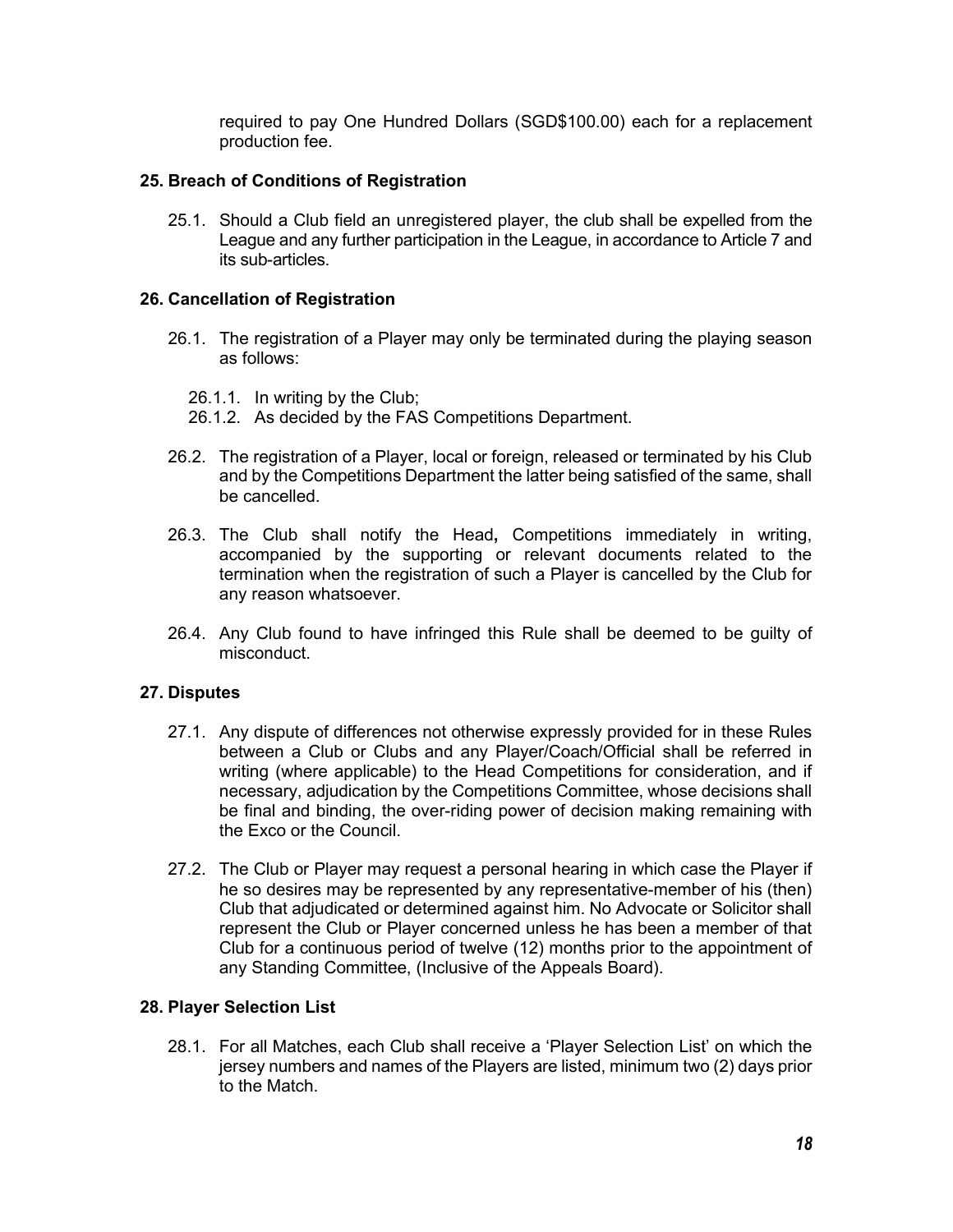- 28.2. The Club shall indicate on the Player Selection List, the starting players taking part in the game and a maximum of nine (9) substitutes to the Match Commissioner, no later than fifteen (15) minutes before the scheduled time of kick-off. The Club is liable for disciplinary action for failure to submit the Player Selection List on time.
- 28.3. Once the Player Selection List is submitted to the Match Commissioner, The Match Commissioner shall produce the Player Start List, as an official document signed by both teams and the Match Commissioner, and if the match has not yet kicked-off, the following instructions apply:
	- 28.3.1. If any of the eleven (11) players listed on the Player Start List selected to start the match are not able to start the match for any reason, they may be replaced by any of the named substitutes. Such replacements shall reduce the quota of substitute players accordingly. The player being replaced cannot be renamed as a substitute. During the match, seven (7) substitutions may still be made by the Club.
	- 28.3.2. If any of the substitutes named on the Player Start List is not able to be fielded for any reason, they may not be replaced, which means that the quota of substitute players shall be reduced accordingly.
- 28.4. Any Club/team failing to carry out these provisions shall be fined a sum of Five Hundred Dollars (SGD\$500.00) for the first offence, One Thousand Dollars (SGD\$1000.00) for the second offence and for any subsequent offence shall be deemed guilty of misconduct and may be referred to the FAS Disciplinary **Committee.**

# **29. Substitute Players**

29.1. Each Club is permitted a maximum of seven (7) named substitutions; a maximum of nine (9) substitutes may be nominated and their names shall be included on the Player Selection List submitted to the Match Commissioner before the match with accordance to Article 28.2.

# **30. Player Identification**

- 30.1. The Players' jerseys shall be clearly numbered on the back in accordance with the registration of players and with the Player Selection List submitted to the Match Commissioner before the match. The registration of players' numbers and its conditions are:
	- 30.1.1. Each player shall be allocated a different number from numbers 1 to 99.
	- 30.1.2. A player's number shall remain with him for the duration of the Season unless either:
		- 30.1.2.1. He ceases to play for the Club; or
		- 30.1.2.2. For other reasons that are deemed satisfactory to the FAS Competitions Committee as per the Regulations
	- 30.1.3. Any new players registered during the season shall be allocated a new number which has not been registered with any other player in the same club before his registration.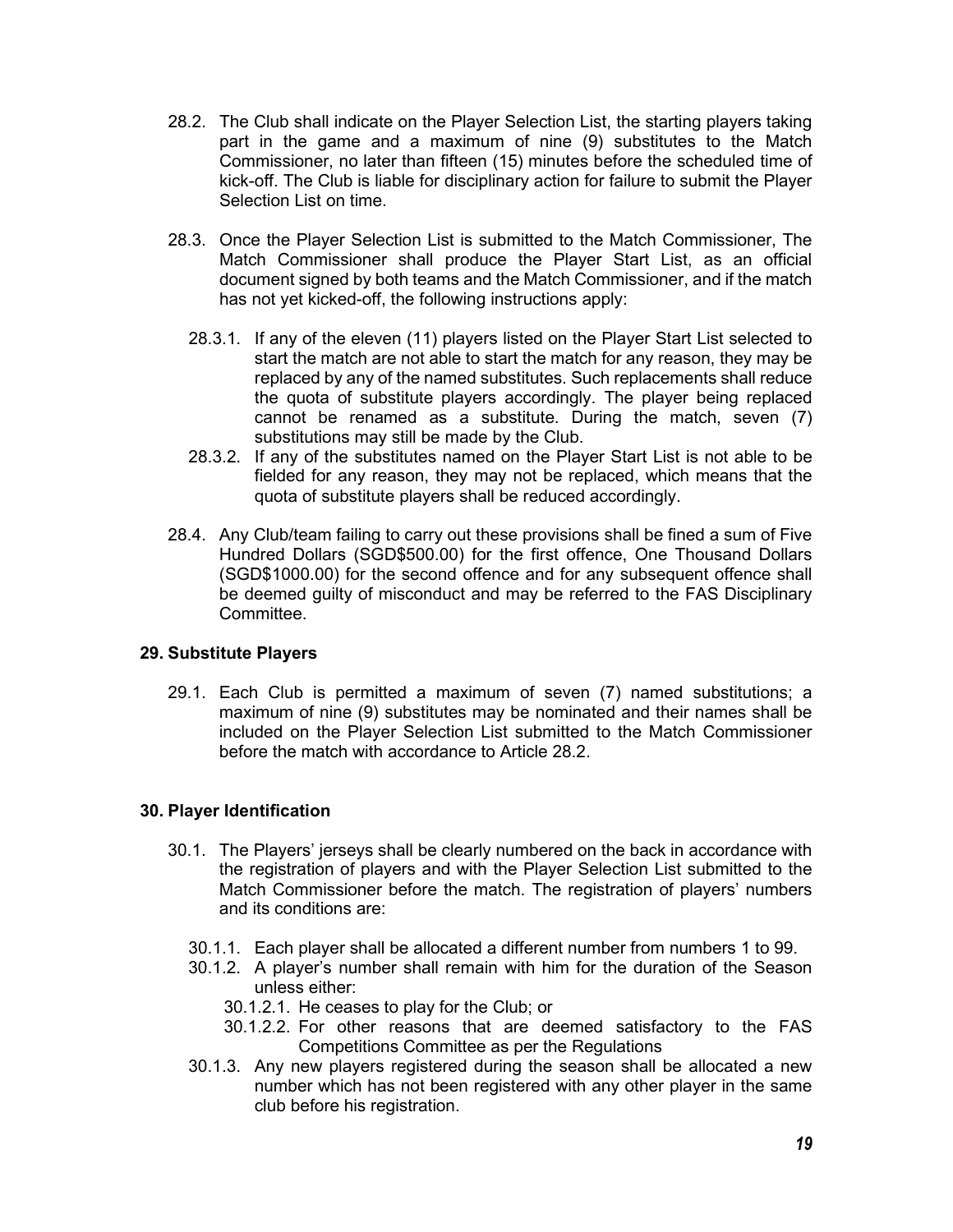- 30.2. Pursuant to the above, any Club which fields a Player in a match wearing a jersey not carrying the number allocated to him shall be fined a sum of Five Hundred Dollars (SGD\$500.00).
- 30.3. Before the match commences, the Team Manager or his team official acting as the Team Manager of each team shall notify the Match Commissioner the Captain of the team. The Captain shall wear the "Respect Campaign" armband issued by the FAS Competitions Department to indicate his status.
- 30.4. Pursuant to the above, a club whose Captain fails to wear the "Respect Campaign" armband issued by the FAS Competitions Department shall be fined a sum of One Hundred Dollars (SGD\$100.00).
- 30.5. The Match Commissioner shall, fifteen (15) minutes before the stipulated kickoff time, check the Letter of Authorization (LOA) of the Players named in the Player Selection List to ensure that it is in order, and that the Player is eligible to play.

### **31. Registration of Team Officials**

- 31.1. Each Club shall submit to FAS via MyFAS its registration of Officials and the supporting documents in accordance with the Manual.
- 31.2. Except with the prior written consent of FAS, no person, by himself or with one or more associates, shall at one time, either directly or indirectly, be involved in any capacity whatsoever in the management or administration of more than one Club.
- 31.3. All Clubs may register a minimum of three (3) and a maximum of ten (10) Team Officials.
- 31.4. Up to seven (7) Team Officials may be registered for each match to be on the Substitutes Bench. The following three (3) Team Officials shall be present at all matches:
	- 31.4.1.A Head Coach
	- 31.4.2.A Team Manager
	- 31.4.3.A Sports Trainer
- 31.5. All Clubs shall ensure that the following positions adhere to the following Requirements stipulated below:

| <b>Position</b>       | <b>Requirements</b>                                       |
|-----------------------|-----------------------------------------------------------|
| <b>Head Coach</b>     | Valid AFC 'B' License Certification or equivalent for WPL |
| <b>Team Manager</b>   | Relevant footballing Curriculum Vitae (CV)                |
| <b>Sports Trainer</b> | <b>Valid First Aid Certification</b>                      |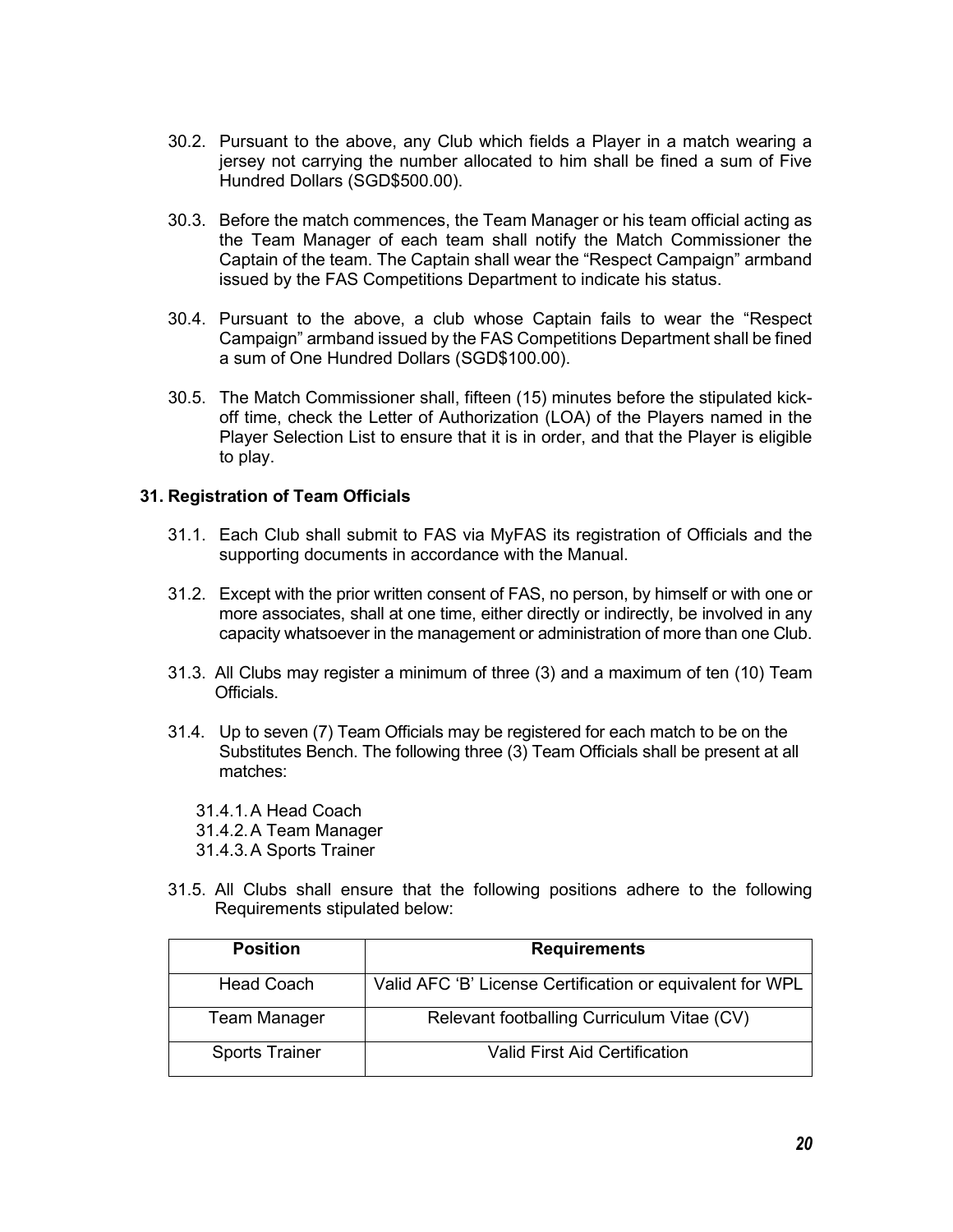31.6. All Registered Officials shall be issued Accreditation Cards authorized by the FAS. Should a card be misplaced, the Club shall be required to pay One Hundred Dollars (SGD\$100.00) as a replacement production for each Card.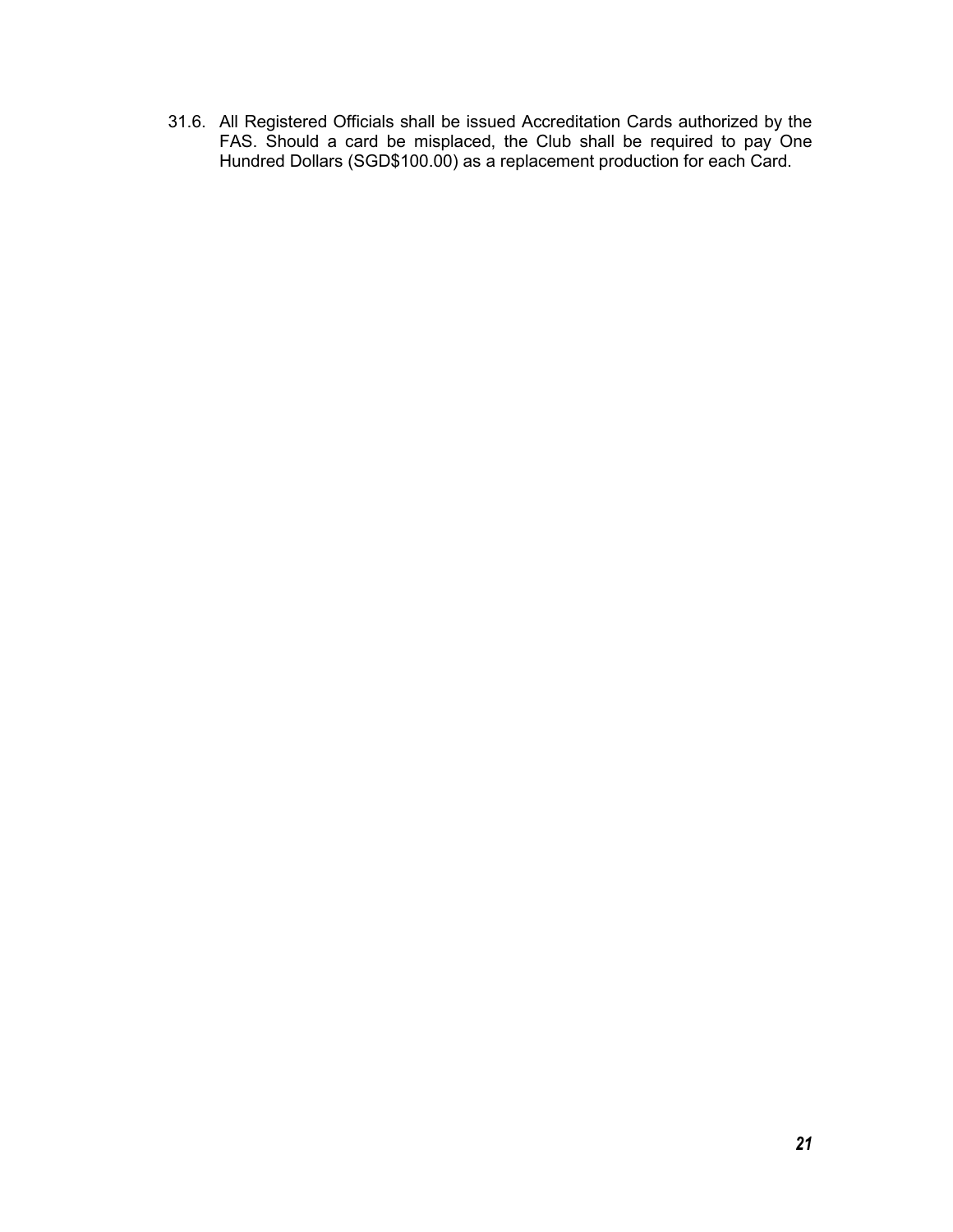### **SECTION F: DISCIPLINARY**

### **32. Disciplinary Measures**

- 32.1. All disciplinary measures and offences in relation to the Competition shall be undertaken in accordance with the current FAS Constitution, FIFA/AFC/FAS Disciplinary Code, these Regulations, and any relevant FAS circular or directive.
- 32.2. The FAS may introduce new disciplinary rules and sanctions for the duration of the Competition. Such rules shall be communicated to the Clubs upon introduction.
- 32.3. Only Registered Players and Registered Officials may serve match suspensions in the League. Players and Officials who have been de-registered or not registered for the League during the season shall not have served match suspensions.
- 32.4. For any violation of these Regulations, the FAS Competitions Committee and the FAS Disciplinary Committee may issue any sanction listed in these Regulations, and the FIFA/AFC/FAS Disciplinary Code.
- 32.5. All sanctions and/or penalties shall commence with immediate effect except in cases where the FAS Competitions Committee or the Head Competitions may otherwise decide, and all fines including composition fines imposed shall be paid in full within seven (7) days from the date the penalty/sentence is imposed before the said Player can participate in any match of a competition in which the offence was committed. A fine, including composition fines imposed on a Player/Official shall be paid in full within seven (7) days from the date the penalty/sentence is imposed. For the purpose of these Rules, all tournaments organised by the FAS shall fall under the Rules.
- 32.6. All sanctions and/or penalties under this Rule shall be served out or complied with in full during the competition in which the offence or offences were committed by the Player. If the sanctions and/or penalties cannot be fully served or complied with in full, it shall be deferred only to the following season of the same competition where the said Player is registered and eligible to play.
- 32.7. Red card and yellow card cautions shall not be accumulated to the following season of the competition or to any other competition organised by FAS.
- 32.8. Any disciplinary measures imposed by the Referee on the field of play are final with exceptions being made for possible modifications arising from corrections made to the Referee's Report.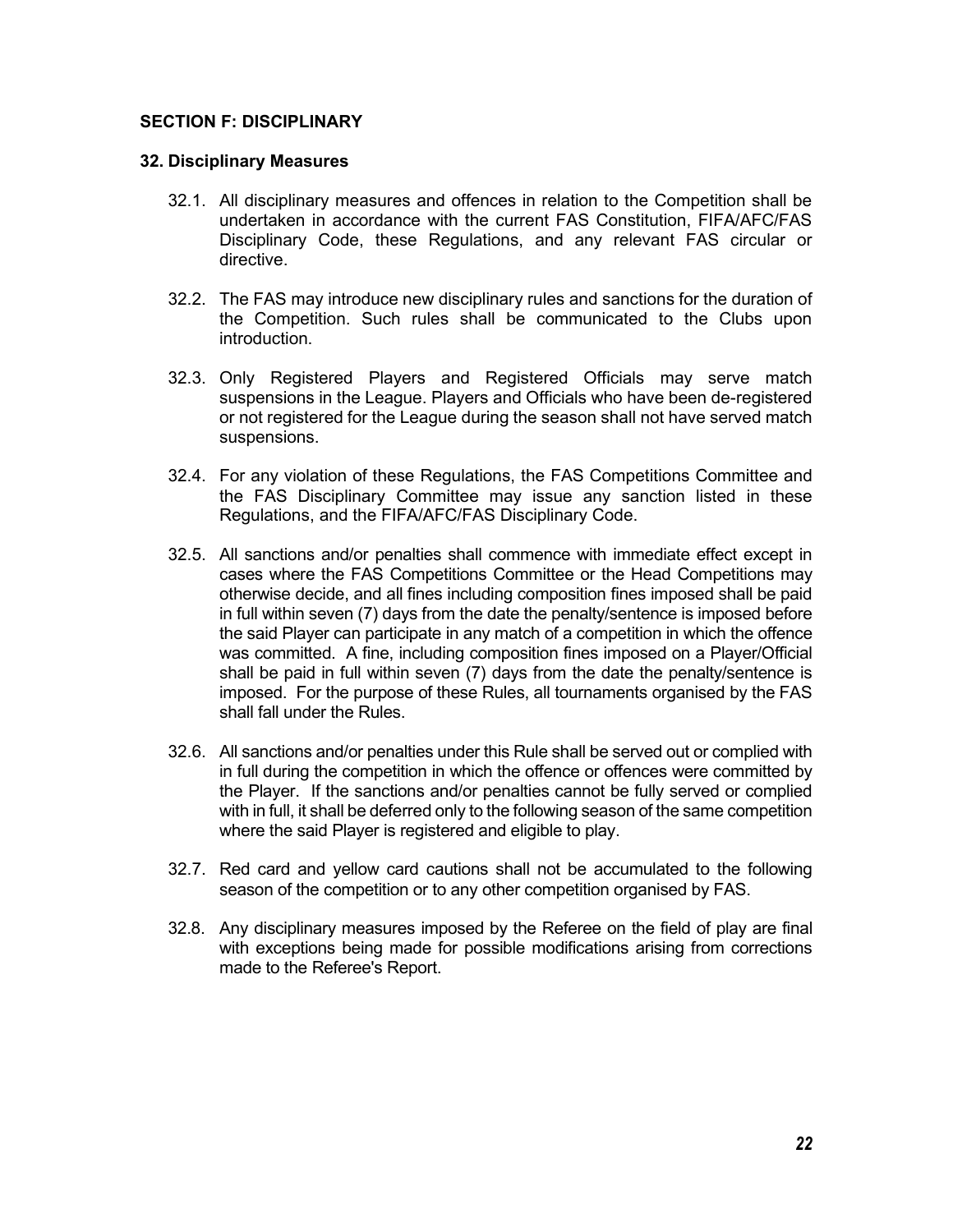### **33. Powers of the Head, Competitions, the Arbitrator or Board of Arbitrators or the Committee or Standing Committee of the FAS**

- 33.1. Upon finding an offence, or a breach of these Rules or if misconduct is proved, the Head, Competitions, the Arbitrator, the Board of Arbitrators or the Committee or any such Standing Committee of FAS or the Player Status Committee (PSC) shall be entitled to take such action and to impose such penalties as the Head, Competitions, the Arbitrator, the Board of Arbitrators or the Committee or any such Standing Committee or the PSC may think fit in the circumstances, which shall include:
	- 33.1.1. A caution;
	- 33.1.2. A censure;
	- 33.1.3. A fine;
	- 33.1.4. Suspension for a specified number of matches and/or a specified period;
	- 33.1.5. A ban on participating or being involved in a game in any capacity whatsoever;
	- 33.1.6. Cancellation of a match (requiring a replay, if any);
	- 33.1.7. Deduction or cancellation of points;
	- 33.1.8. A win by default, in which case a score of three(3)-nil(0) shall be given, unless the goal difference attained in the match is greater in favour of the non-infringing Club;
	- 33.1.9. A ban from the stadium/stadia or on terms;
	- 33.1.10. Matches to be played with the exclusion of the public or on certain conditions;
	- 33.1.11. A ban from taking part in the current and/or future competition or any part thereof;
	- 33.1.12. A cancellation/refusal of registration of a Player or on terms;
	- 33.1.13. Withdrawal of any or all financial privileges given by the FAS or on terms;
- 33.2. The Committee or such Standing Committee of the FAS shall only be entitled to recommend expulsion of a Club to the FAS Exco, and such power shall also avail to the Appeals Committee, but no Club shall be expelled from the League without the sanction of a resolution passed at a Meeting of the Council of the FAS. There shall be no right of appeal against a resolution to expel, passed as aforesaid, by the FAS Council.
- 33.3. The Head, Competitions, Arbitrator, Board of Arbitrators or the Committee or the Standing Committees of the FAS or the PSC shall be entitled to order any Club, Player, Official or Member for any such offence against or breach of these Rules of these Sections or misconduct, and, where applicable, cancel or refuse registrations of Players which are contrary to these Rules or Rules laid down by any of the Standing Committees of the FAS.
- 33.4. Without prejudice to the Rules hereinbefore, the Head, Competitions is empowered to compound any offence, misconduct or breach of these Rules of these Sections committed by a Player, Official or Club to a maximum limit of Two Thousand Dollars (SGD\$2000.00**)** and/or a suspension of up to a maximum of one (1) match.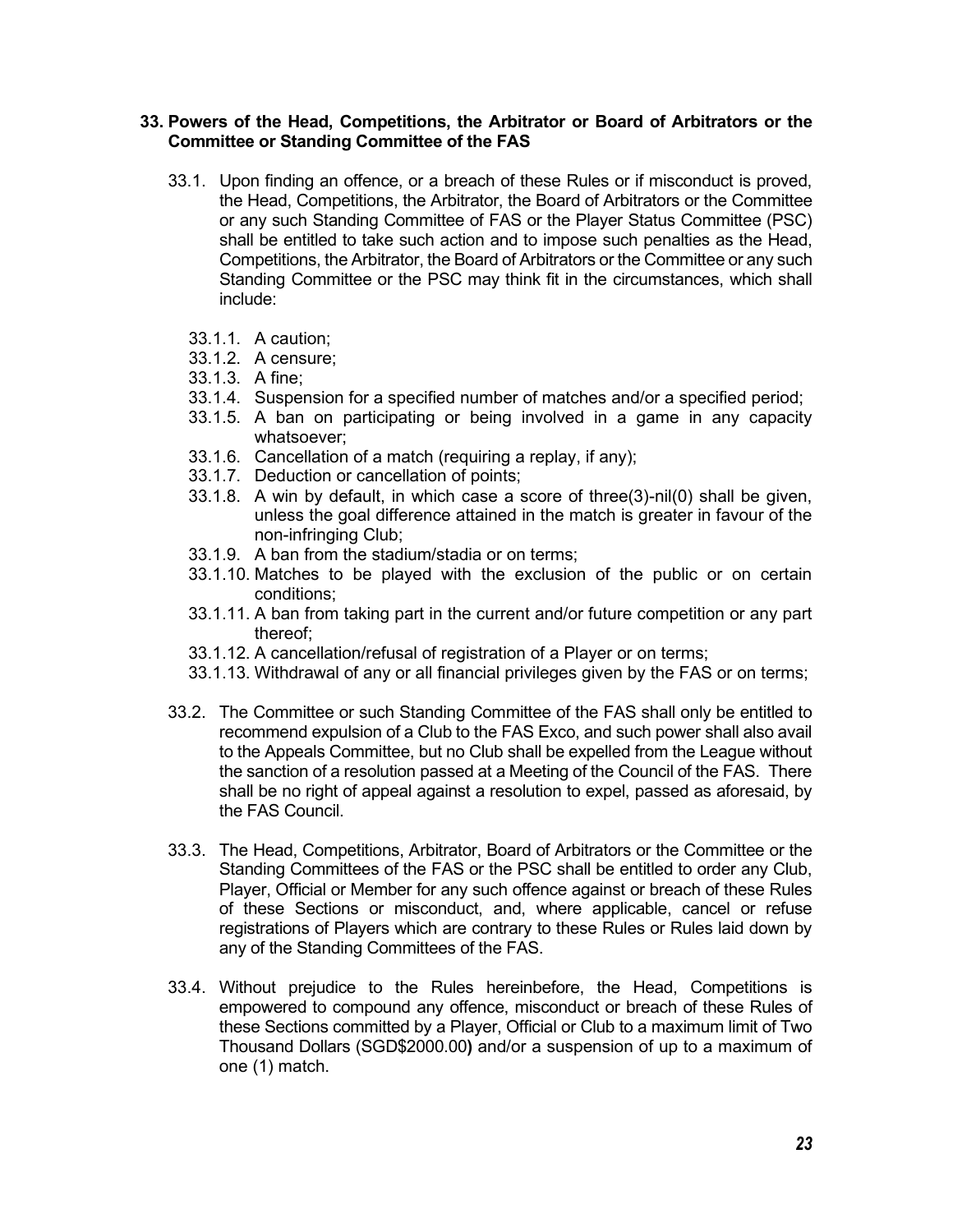- 33.5. Where a specified financial penalty and/or sanction is/are provided for in these Rules in these Sections, the FAS Exco shall have, through the Head, Competitions or any of the Standing Committees, the full power to impose against any Club, Official and/or Player and/or Member who they shall deem guilty of having offended against or committed a breach of these Rules in these Sections such financial penalties and/or sanctions as these Rules hereinafter appearing permit.
- 33.6. The Exco delegates the exercise of any of its powers under these regulations either generally or specifically to the FAS Standing Committees or the Head, Competitions for adjudication and determination as hereunder set out.

# **34. Competition Specific Sanctions and Penalties**

# 34.1. **Match Caution, Dismissal and Accumulation**

- 34.1.1. A Player who is sent off for any of the sending-off offences stated under Law 12 in The Laws of The Game shall be suspended for the following two (2) matches. However, under these same laws, in the case where he is being sent off for receiving a second caution in the same match, he shall only serve a one (1) match suspension.
- 34.1.2. A Team Official who has been sent off by the referee under Law 12 in The Laws of The Game shall be suspended from the touchline for the following one (1) match. The Team Official may also be referred to the Disciplinary Committee, who may after due inquiry impose sanctions and/or penalties over and above the mandatory sanctions and/or penalties on him.
- 34.1.3. Subject to the provisions of Article 34.1.1 above, a player who has accumulated two (2) red cards in the course of the competition shall be suspended for an additional two (2) matches. This suspension shall be additional to the mandatory suspension that the player shall serve as a result of his sending-off offence under the provisions of Article 34.1.1 above.
- 34.1.4. Subject to the provisions of Article 34.1.1 above, a player who has accumulated three (3) red cards in the course of the competition shall be suspended for an additional three (3) matches. This suspension shall be additional to the mandatory suspension that the player shall serve as a result of his sending-off offence under the provisions of Article 34.1.1 above. At the discretion of Head, Competitions, the player shall be fined up to Three Hundred Dollars (SGD\$300.00) and/or referred to the Disciplinary Committee, who may after due inquiry impose sanctions and/or penalties over and above the mandatory sanctions and/or penalties on him. In the event the said Player fails or is unable to pay the composition fine within the next seven (7) days, the said Player shall be referred to the Disciplinary Committee. Until then, the said Player shall not be allowed to play in the competition until he has served the suspension imposed by the Disciplinary Committee, who may after due inquiry impose other sanctions and/or penalties over and above the mandatory penalties.
- 34.1.5. A Player who has received three (3) yellow card cautions in the course of the competition shall automatically be suspended for the following one (1) match in the said competition. If the Player receives a further two (2) yellow card cautions in the course of the same competition, he shall automatically be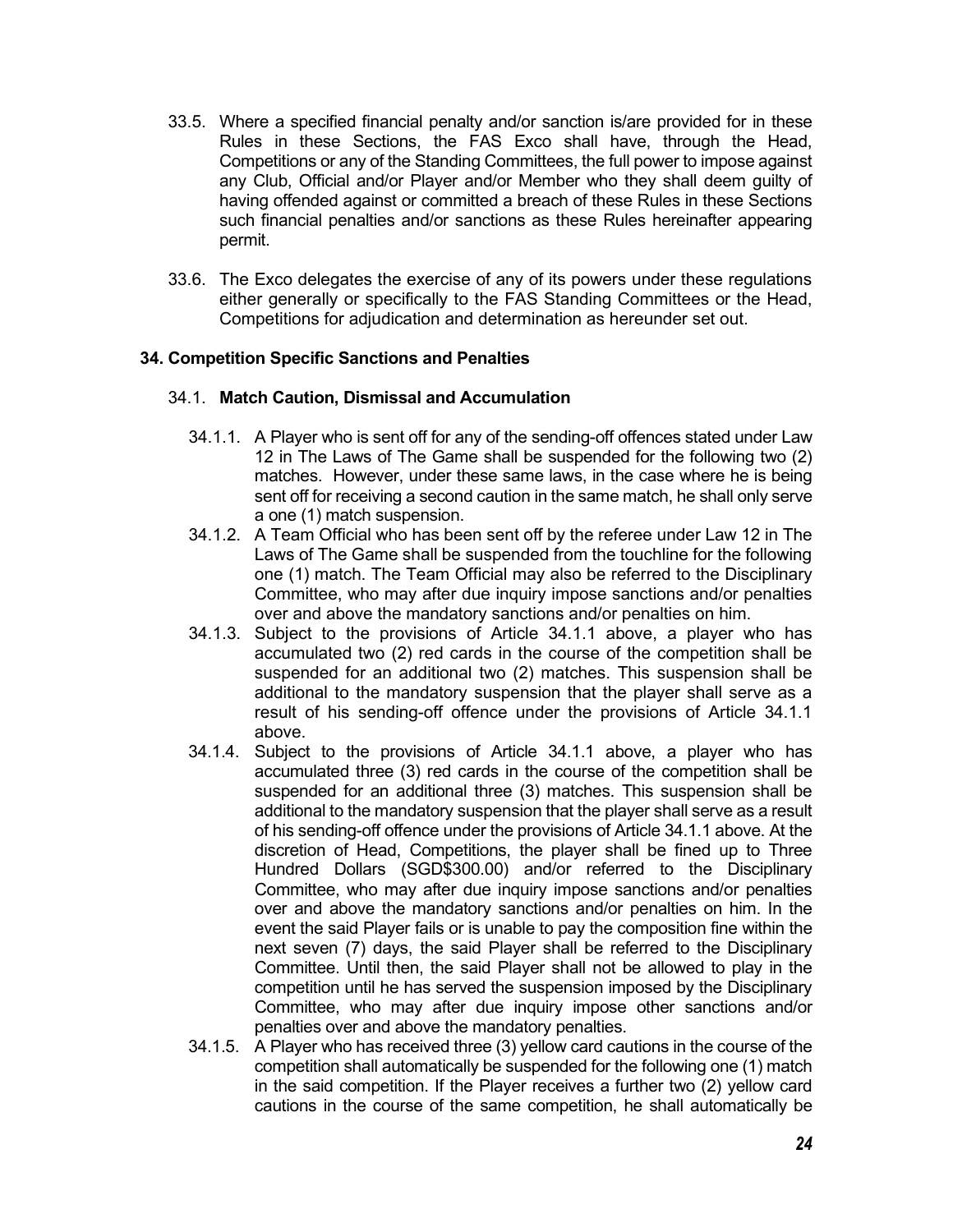suspended for the following two (2) matches in that competition. If he receives a further one (1) yellow card caution in the course of the same competition, he shall be suspended for the following one (1) match in the said competition and shall at the discretion of Head, Competitions be fined up to Three Hundred Dollars (SGD\$300.00) or referred to the Disciplinary Committee. who may after due inquiry impose sanctions and/or penalties over and above the mandatory sanctions and/or penalties on him. In the event the said Player fails or is unable to pay the composition fine within the next seven (7) days, the said Player shall be referred to the Disciplinary Committee. Until then, the said Player shall not be allowed to play in the competition until he has served the suspension imposed by the Disciplinary Committee, who may after due inquiry impose other sanctions and/or penalties over and above the mandatory penalties.

- 34.1.6. A Team Official who has received two (2) yellow card cautions in the course of the competition shall automatically be suspended for the following one (1) match in the said competition.
- 34.1.7. A Team Official who has accumulated two (2) red cards in the course of the competition shall at the discretion of Head, Competitions, be fined up to Five Hundred Dollars (SGD\$500.00) or referred to the Disciplinary Committee, who may after due inquiry impose sanctions and/or penalties over and above the mandatory sanctions and/or penalties on him.
- 34.1.8. A Player who has received two (2) yellow card cautions in the course of the WCC shall automatically be suspended for the following one (1) match in the said competition. This shall apply to all stages of the competition and shall be carried forward until the Final.
- 34.1.9. Notwithstanding Article 34.1.1, the Head, Competitions or any of the Standing Committees of the FAS (including the Committee) or the Arbitrator of the Board of Arbitrators or the PSC or the Appeals Committee may refer to the Committee (and the Committee itself may consider) any misconduct by any Player, and the Committee may after due inquiry, impose any further sanctions and penalties over and above the mandatory penalties. When disciplinary action is taken against any player by way of a composition fine or referred to the Disciplinary Committee for further sanctions, the yellow/red cards accumulated by the said player shall not be considered for further sanctions.
- 34.1.10. The Club and Player shall be responsible for monitoring the accumulation of the yellow and red cards and suspensions of their players in the respective Competitions.

# 34.2. **Fielding of Minimum Eleven Players at Point of Kick-Off**

- 34.2.1. In the exception of extenuating circumstances, any club that is found guilty of failing to field a minimum of eleven (11) starting players at the point of kick-off for their matches, shall at the discretion of Head, Competitions, on its first offence, be fined up to Five Hundred Dollars (SGD\$500.00) and/or referred to the Disciplinary Committee, who may after due inquiry impose sanctions and/or penalties over and above the mandatory sanctions and/or penalties on the club.
- 34.2.2. On the club's second offence, the club shall be fined up to One Thousand Dollars (SGD\$1,000.00) and/or referred to the Disciplinary Committee, who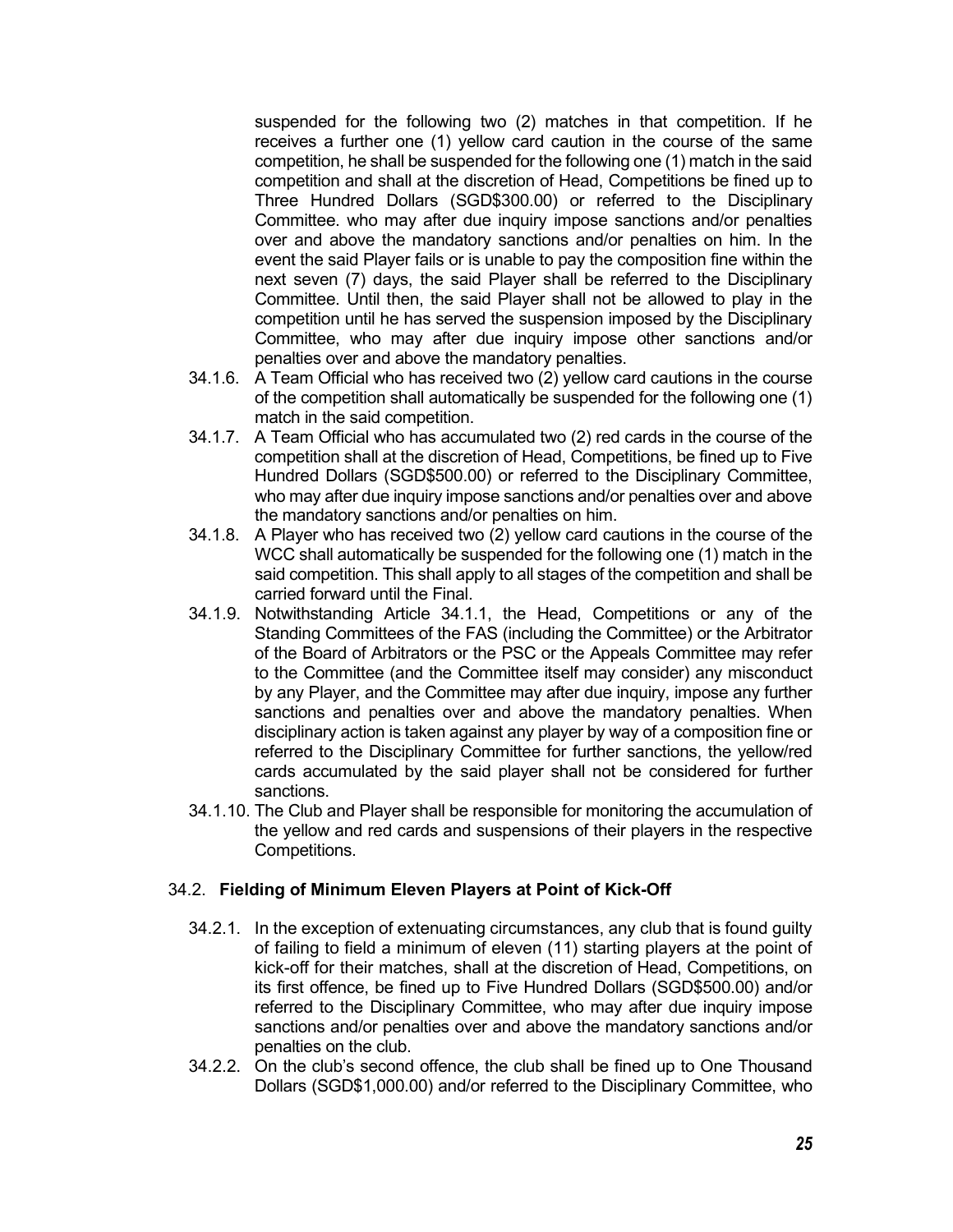may after due inquiry impose sanctions and/or penalties over and above the mandatory sanctions and/or penalties on the club.

34.2.3. On the club's third offence, the club shall be expelled from the League and any further participation in the League, in accordance to Article 7 and its subarticles.

# 34.3. **Minimum Required Players for Match**

- 34.3.1. A match shall not start or continue during a match if either team consists of fewer than seven (7) players including the goalkeeper.
- 34.3.2. In the exception of extenuating circumstances, any club that is found guilty of failing to field a minimum of seven (7) starting/fielded players at the point of kick-off, or at any point of time during their match, causing the match to be called off, shall at the discretion of Head, Competitions, on its first offence, be fined up to One Thousand Dollars (SGD\$1,000.00), Also, three (3) points shall be awarded to the opposing non-infringing team, and the score of the Match concerned to remain/or a three  $(3) - \text{nil}$  (0) shall be awarded to the said non-infringing team, whichever is greater.
- 34.3.3. On the club's second offence, the club shall be expelled from the League and any further participation in the League, in accordance to Article 7 and its subarticles.

# 34.4. **Team Colours**

34.4.1. Any club that is found guilty of failing to adhere to the team colours indicated in the Player Selection List, or failed to produce a second set of kits upon request from the Match Officials shall, at the discretion of Head, Competitions, be fined up to Three Hundred Dollars (SGD\$300.00) and/or referred to the Disciplinary Committee, who may after due inquiry impose sanctions and/or penalties over and above the mandatory sanctions and/or penalties on the club.

# 34.5. **Post-Match Handshake**

34.5.1. Players from both the teams are required to assemble at the centre circle with the Match Officials for a post-match handshake. Any player who fails to do so shall be issued with a mandatory fine of One Hundred Dollars (SGD\$100.00).

# 34.6. **Smoking & Littering**

- 34.6.1. All clubs are required to maintain cleanliness of the match venue at all times, including the technical areas, changing rooms, toilets, Field of Play and any other areas within the match venue.
- 34.6.2. Smoking is strictly prohibited within the vicinity of all match venues. Should a player be caught smoking and/or littering within the vicinity of the match venue, the player and the club respectively shall be fined a sum of up to Two Thousand Dollars (SGD\$2,000.00).
- 34.6.3. All decisions made by the FAS Competitions Committee and/or Department in this regard are final and binding.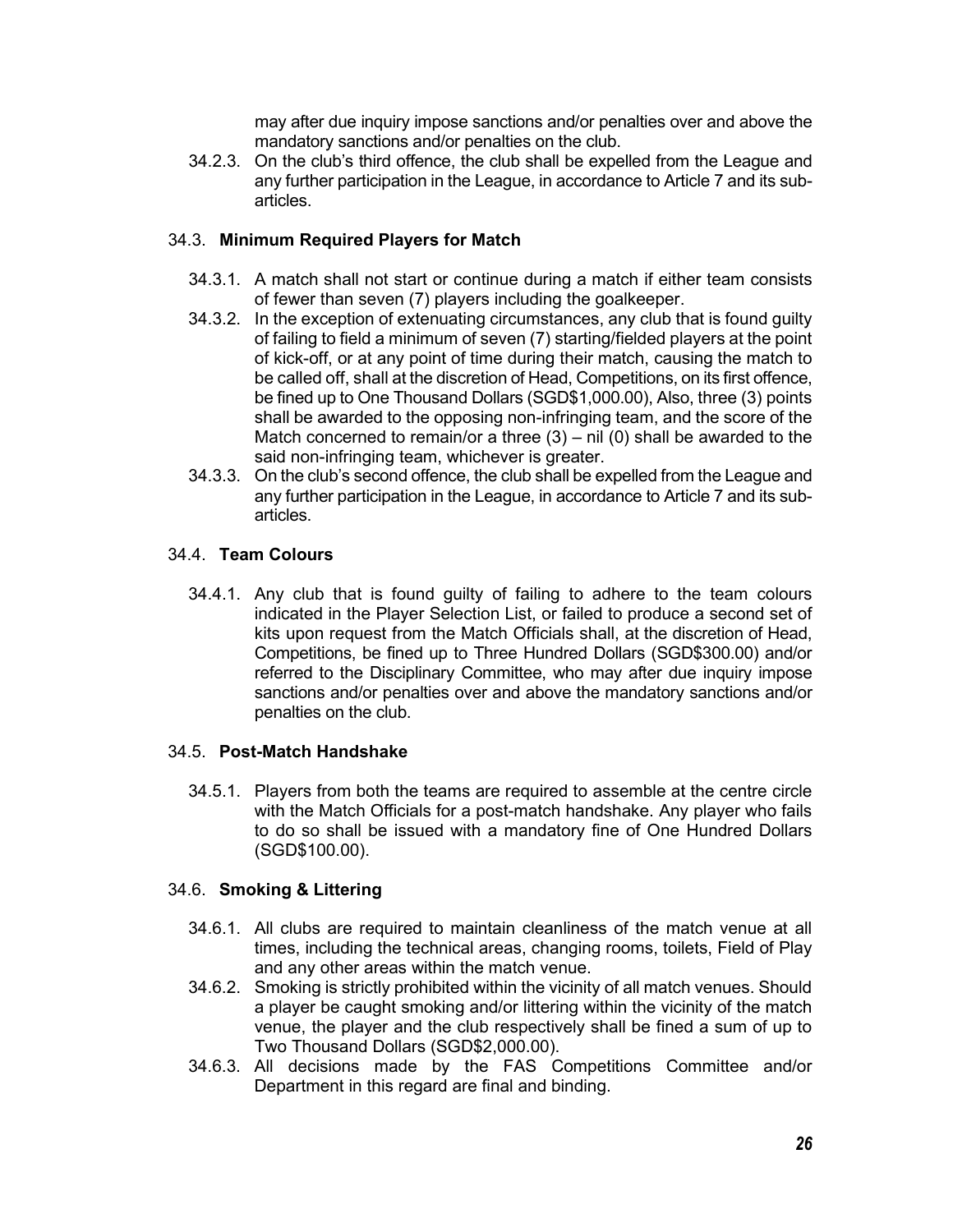### 34.7. **Disparaging Remarks on Refereeing / Charging at Referees / Conduct of Club Officials and Players**

- 34.7.1.No Club Official, Coach, Player or a member of the Team shall make any disparaging remarks about the refereeing of a match; any such remark made by a Club Official, Coach or a member of the Team may render such person liable to disciplinary action.
- 34.7.2.Players/Officials are prohibited from charging at the referee before, during or after the game, for whatever reasons. Any such action shall render the player/official and club concerned, liable to a fine at the discretion of Head, FAS Competitions Department and/or referred to the Disciplinary Committee.
- 34.7.3.Any Club Official or player who fails to conduct oneself in a proper and responsible manner before, during or after the game, including but not limited to misconduct on the field of play, in the technical area, dressing rooms and stadium premises, shall be liable to disciplinary action.

# **35. The Disciplinary Committee**

- 35.1. The Disciplinary Committee and Appeals Committee are independent committees elected at the FAS Congress.
- 35.2. The Disciplinary Committee shall receive from the Head, Competitions or any Standing Committee of the FAS or the FAS Exco itself notice of any suspected or alleged offence or breach of any of these Rules of these Sections or any misconduct notwithstanding that a penalty for such offence, breach of the Rules under these Sections or misconduct is not specifically provided for by the Rules.
- 35.3. The FAS Exco delegates the exercise of any of its powers under these Rules either generally or specifically to the Committee or the Head, Competitions or any of the Standing Committees of the FAS or the FAS Players Status Committee for adjudication and determination as hereunder set out.
- 35.4. The Disciplinary Committee elected in the FAS Congress pursuant to these Rules shall consist of a maximum of twelve (12) members, of whom any three (3) shall be adequate to hear and determine any matter. From among the three (3) one shall be the Chairperson of the Committee. The Chairman of the Committee shall have the power to appoint a Deputy Chairman or any member of his Committee who shall deputise as Chairman as and when necessary.
- 35.5. The Disciplinary Committee shall draw its own sub-rules which may include procedures, infringements and sanctions, implementation thereof, and any appeals procedures or powers thereof, including such order as to the payment of expenses, costs or financial penalties by Clubs, Players or Officials or Members of the Club as they think fit.
- 35.6. The Disciplinary Committee shall have the power of inquiry into all disputes, questions or differences between Clubs and Players, Officials or Members of the Club, and into all matters constituting or pertaining to any beach of these Rules under the various Sections by Clubs, Players, Officials and Members as may be referred to by the Head, Competitions or any of the FAS's Standing Committees,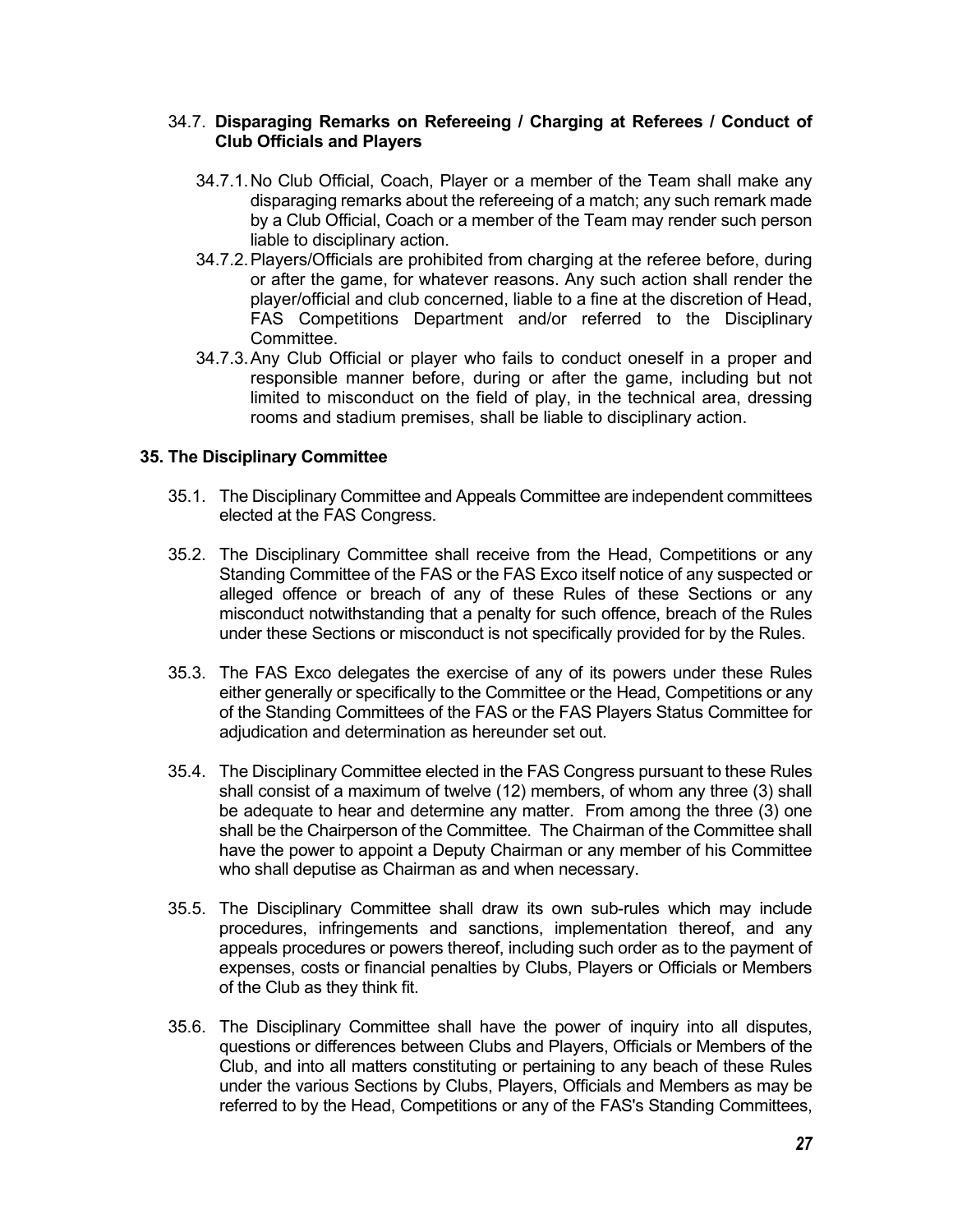and to convene a hearing on notice being given, and to effect that purpose the Committee may require the attendance of all Officials, Players and other persons for the hearing of the complaint and compel the production of all books, letters and other documents relevant and necessary for the determination of the dispute/question/difference.

35.7. The Disciplinary Committee or such other Standing Committee of the FAS, inclusive of the Appeal Committee or the PSC, shall be entitled to publish in the media or in such other manner as they shall think fit reports of their proceedings, acts, resolutions, findings and financial penalties whether the same shall or shall not reflect on the character or conduct of any Club, Official, Player or Member, and every such Club, Official, Player or Member shall be deemed to have assented to such an inquiry and such publication.

### **36. Appeals**

- 36.1. The Head, Competitions, the Arbitrator or the Board of Arbitrators or the Committee or any of the Standing Committees of the FAS (save for the Player Status Committee "PSC") imposing any decision or penalty on any Club, Player or Official or Member shall inform in writing any Club or person against whom action is being taken of any such decision as soon as practicable thereafter.
- 36.2. Any Club or person against whom action is being taken (save for the decision of the PSC) may, within seven (7) working days of being informed of such a decision, require the body or person taking such action to specify in writing the findings of fact leading to the decision and the reasons for the decision. A fee of One Thousand Dollars (SGD\$1000.00) shall accompany such request. Any such requirement shall be met within seven (7) working days of its receipt and shall be accompanied by copies of all materials which were before the body or person making the decision, and/or such of that material as such body or person may consider relevant to the decision.
- 36.3. Any Club or person on whom a decision and/or penalty has been imposed pursuant to these Rules may appeal against such decision and/or against the penalty so imposed. Any such appeal shall be made and conducted in accordance with the provisions of this Rule.
- 36.4. A notice of appeal shall be in writing and shall be lodged with the Head, Competitions with a copy to the Secretary of the Appeal Committee within seven (7) working days of the receipt of the decision, or where a request for the reasons for the decision has been made within three (3) working days of the receipt of those reasons and shall be accompanied by a deposit of One Thousand Dollars (SGD\$1000.00). This amount shall be refunded to the appellant if the appeal is successful.
- 36.5. At the same time that the notice of appeal is lodged there shall also be lodged with the Head, Competitions with a copy to the Secretary of the Appeal Committee:
	- 36.5.1. a statement of the grounds of appeal; and
	- 36.5.2. if leave is sought to present any fresh evidence to the Appeal Committee, particulars of such evidence and of the reasons why it was not presented to the earlier decision-maker, and particulars of any fact or circumstances which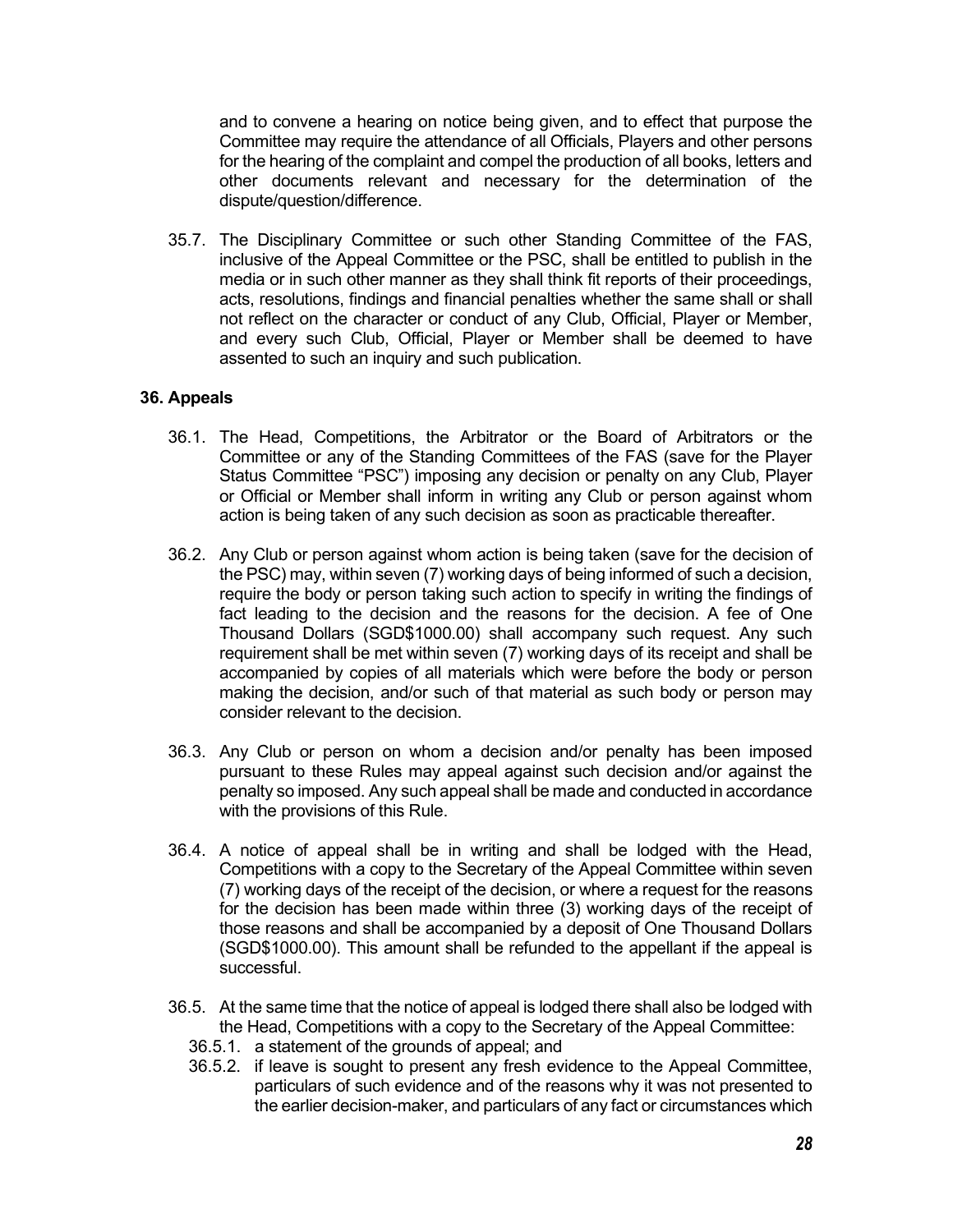do not appear from the statement or accompanying documents upon which the appellant is seeking to rely.

- 36.6. The decision of the Appeal Committee (and the PSC) shall be final and binding on all parties concerned. Upon the application of either party, or of its own motion, the Appeal Committee may hold-preliminary hearings for the purpose of:
	- 36.6.1. deciding any application for leave to call fresh evidence;
	- 36.6.2. giving any other instructions which it considers necessary for the conduct of the proceedings; and the Appeal Committee may at any time extend or abridge all or any time limits governing appeals and may permit amendments to documents lodged by the parties on such terms as it thinks fit.
- 36.7. No fresh evidence shall be presented to the Appeal Committee without its leave. Save in the exceptional circumstances, no such leave shall be given unless:
	- 36.7.1. the evidence was not available at the time of the hearing appealed against despite the exercise of reasonable diligence;
	- 36.7.2. it is credible evidence; and
	- 36.7.3. it is relevant.
- 36.8. An appeal shall be by way of re-hearing on the documents, except where the Appeal Committee gives leave to present fresh evidence, and save that the parties shall be entitled to make oral representations to the Appeal Committee at the hearing. Subject to Article 36.7 above, no party may be represented at the hearing of any appeal by a solicitor or counsel acting in his capacity as such.
- 36.9. The Appeal Committee, like the PSC, may conduct the hearing in such a manner and at such times as it considers desirable and/or suitable. If either party fails to attend at the hearing, the Appeal Committee, like the PSC, may proceed in its absence. The Appeal Committee and/or the PSC shall not be bound by any enactment or rule of law relating to the inadmissibility of evidence in proceedings before any court of law. An Appeal Committee shall have power:
	- 36.9.1. to allow or dismiss the appeal;
	- 36.9.2. to vary the decision and/or penalty in such a manner as it shall think fit, including the power to increase, decrease or remit any penalty included in such decision except when such penalty shall be specified in these Rules when the Appeal Committee shall impose such penalty if it finds the case proved;
	- 36.9.3. to remit the matter with such directions as it thinks fit for re-hearing and determination by the earlier decision making body;
	- 36.9.4. to make such further or other order as it thinks fit, including an order to forfeit the deposit.
- 36.10. An Appeal Committee shall not be bound to allow an appeal on the ground of misdirection or wrong evaluation of evidence, unless in the opinion of the said Committee, substantial injustice, including a miscarriage of justice, has thereby been occasioned.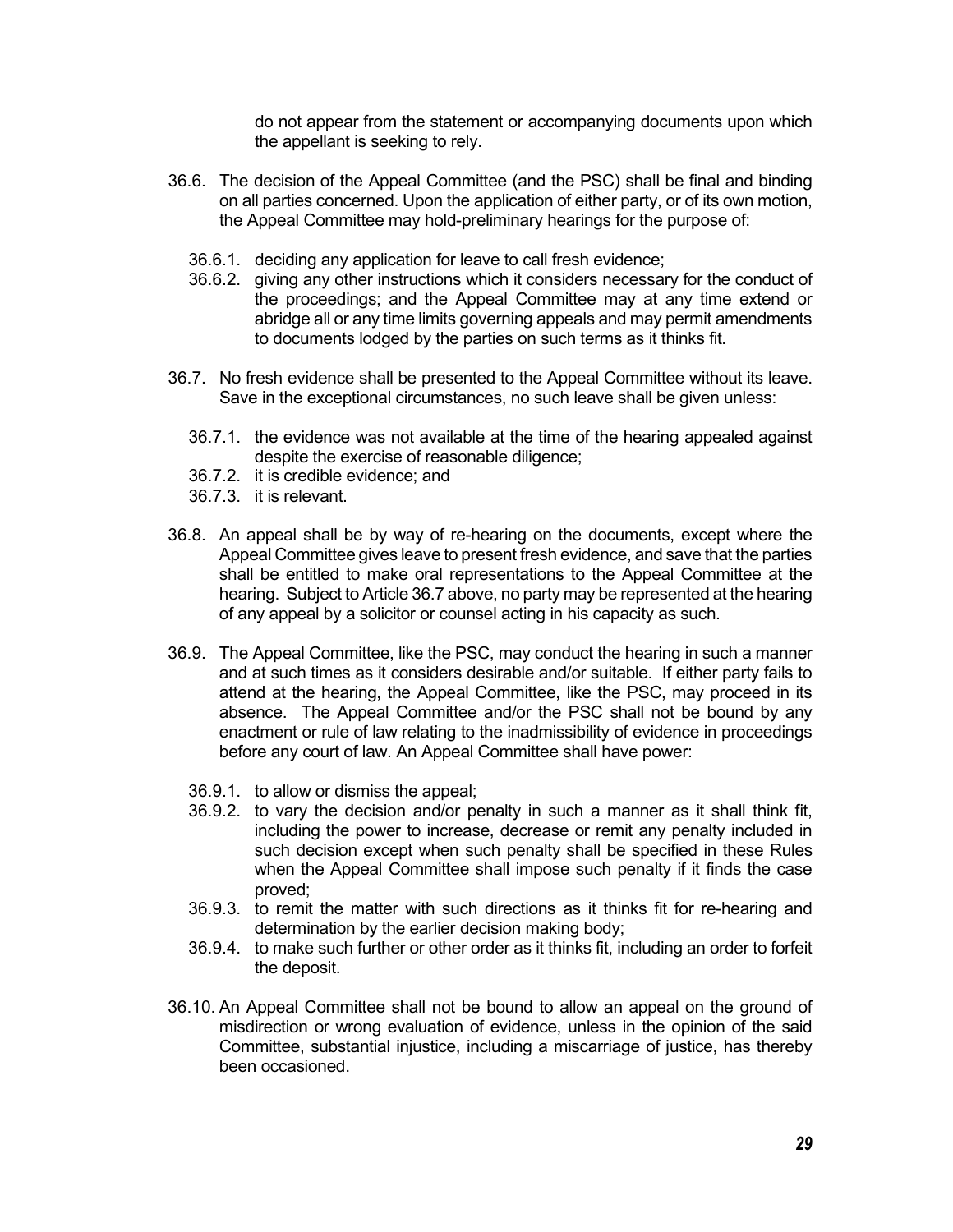- 36.11. An Appeal Committee may take account of facts or matters which have become evident or have occurred since the date of the decision appealed against where, pursuant to leave given to call fresh evidence, evidence has been given about such matters.
- 36.12. Where an Appeal Committee dismisses an appeal or varies the decision, the Appeal Committee may order the deposit to be forfeited towards the costs of the appeal and may make any further order for the payment of costs.

# **37. Protest**

- 37.1. Clubs intending to lodge protest against their opponents for any violation of the Rules or against the Referee's decision in or about the Match shall do so in writing signed by a responsible Official of the Club to the FAS Competitions Committee within forty-eight (48) hours from the end of the Match with a deposit of Five Hundred Dollars (SGD\$500.00).
- 37.2. The decisions of the referee regarding facts connected with plays are final. Facts connected with play shall include whether a goal is scored or not and the results of the match. Protest shall only be accepted when a referee shows a yellow/red card to the wrong player (mistaken identity).
- 37.3. The protest shall be in writing (official club letterhead) and be lodged within fortyeight (48) hours following the match (Inclusive of Sundays and Public Holidays) accompanied by a deposit of Five Hundred Dollars (SGD\$500.00).
- 37.4. The Competitions Committee shall study and deliberate the facts governing the protest and take whatever necessary action the Committee deems fit.
- 37.5. When the protest is found to be trivial or unsubstantiated or when the referee's decision is upheld, the Committee shall decide as to whether the deposit of Five Hundred Dollars (SGD\$500.00) be forfeited or refunded.
- 37.6. The Competitions Committee reserves the right to take action against a club for any infringement of the rules at any time when it comes to the knowledge of the Competitions Committee that a Club has infringed any rule pertaining to the competition for offences in the current season.

# **38. Payment of Sanctions, Offer of Compositions & Fines**

- 38.1. All payments of Sanctions, Offer of Compositions and Fines imposed to a club or player shall be made within the deadline stipulated in the notice of Sanctions/Offer of Compositions or Fines.
- 38.2. After the expiry of the notice issued, and the player have not made the full payment of the Sanction/Offer of Composition or Fine, the player shall not be allowed to participate in any matches in the League until the full payment has been received. The case may also be referred to the FAS Disciplinary Committee for further action.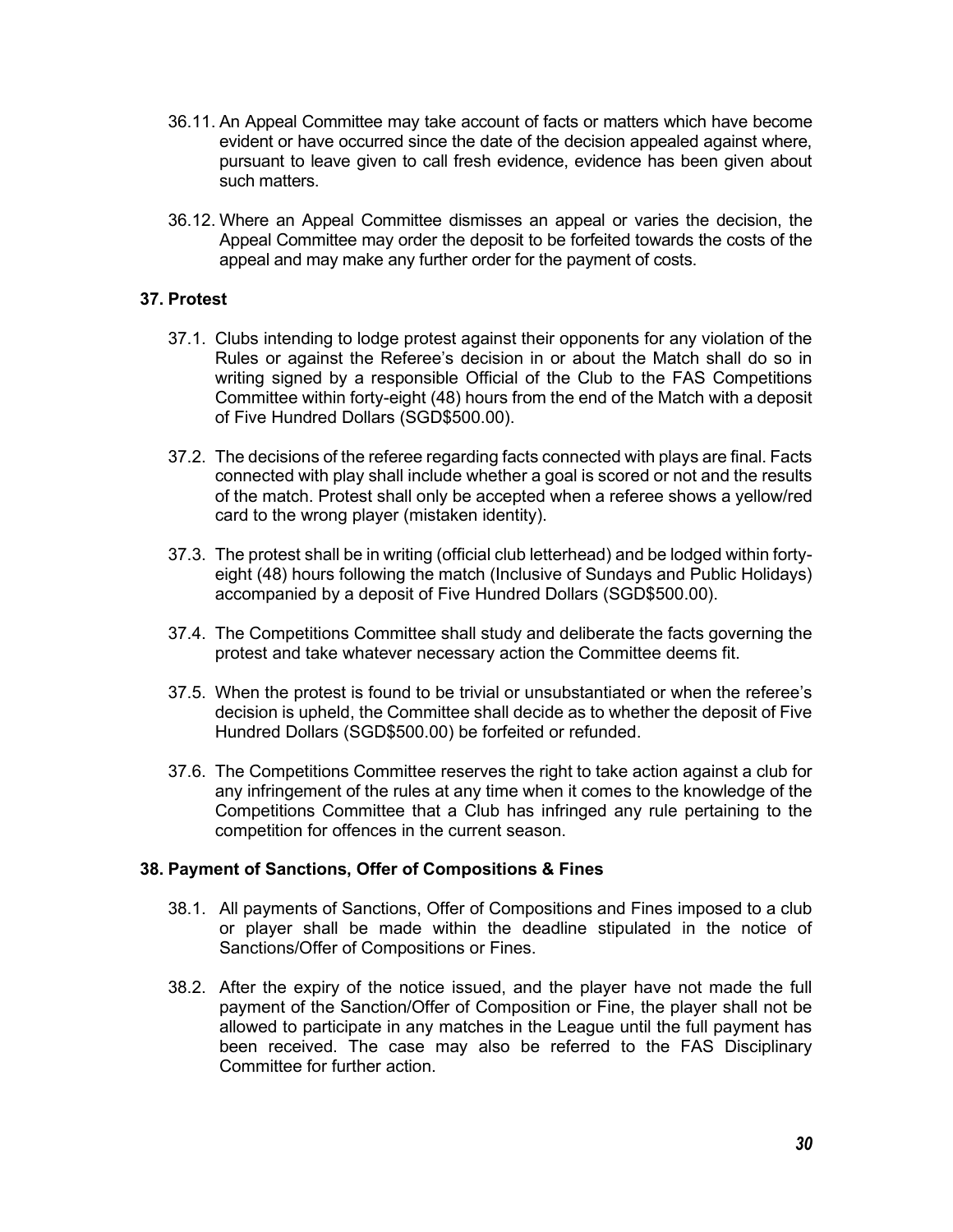38.3. All payments of Sanctions, Offer of Compositions and Fines which are issued shall not be allowed to be deducted from the WPL Financial Subsidy, unless the club's claim for WPL Financial Subsidy has been approved.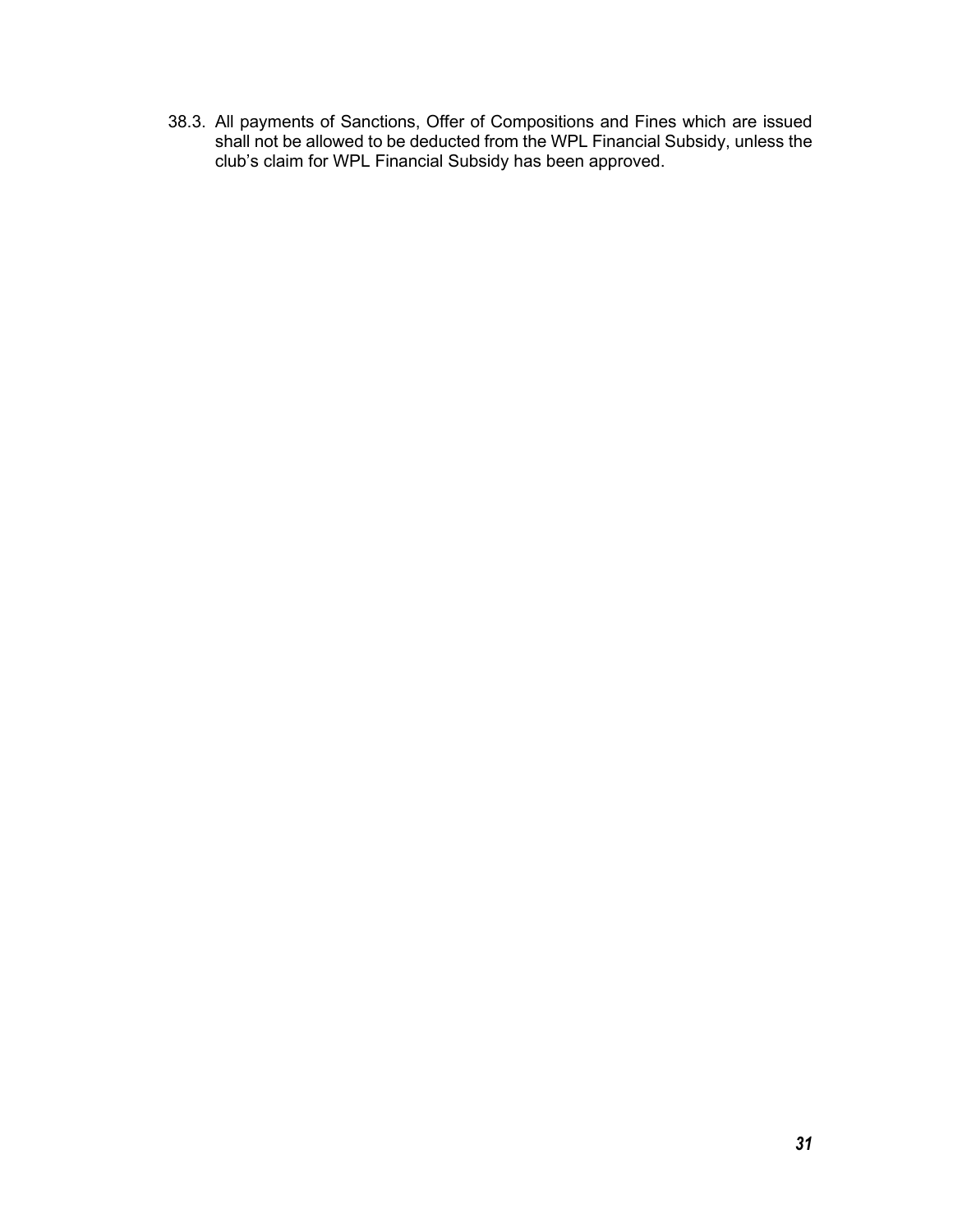# **SECTION G: ADMINISTRATION**

### **39. Prize Money and Awards**

- 39.1. The FAS shall pay and award the following:
	- 39.1.1. Women's Premier League

| 39.1.1.1. Winner | : SGD\$25,000.00, with 35 medals (Gold)                                       |
|------------------|-------------------------------------------------------------------------------|
|                  | 39.1.1.2. $1^{\text{st}}$ Runner-up : SGD\$10,000.00, with 35 medals (Silver) |
|                  | 39.1.1.3. $2nd$ Runner-up : SGD\$7,500.00, with 35 medals (Bronze)            |

- 39.2. For the WPL Player of the Year, Young Player of the Year and Coach of the Year shall be awarded to the Participating Players and Coach who has a major influence on each of his club's matches and the Competition overall.
- 39.3. The Top Goal Scorer Award for the WPL shall be awarded to the player who scores the most goals in that particular competition.
- 39.4. The Fair Play Award shall be awarded to the Club who has collected the most Fair Play Points in the Competition based on the criteria stipulated in the Fair Play System.

### **40. Champions of the WPL & WCC Cup**

- 40.1. The Winners of the WPL and the WCC shall receive the Championship Trophy from the FAS. The Club receiving the League Championship Trophy and WCC Trophy shall return the trophies to FAS before 1<sup>st</sup> March the following year. Additional souvenirs may be presented by consent of the FAS, such as replica trophies.
- 40.2. Should any of the trophies be lost, destroyed or damaged by fire or by any other cause whilst under the care, control or custody of the Club, the latter shall refund to the FAS the amount of the total cost or through repair and outgoings in addition to any other penalty which FAS may impose.

# **41. External Match Arrangements**

41.1. Clubs shall not arrange matches, which will interfere or disrupt the fixtures. Clubs desiring to stage Representative or Friendly matches shall obtain prior approval from Head Competitions and obtain the required sanctions.

# **42. Breach**

42.1. Any breach of these Rules in these Sections (notwithstanding that it may not have been so expressed) shall be deemed misconduct, and the Club, Player or Official, as the case may be, or a member of the Club, shall be referred to the Disciplinary Committee or the appropriate Committee, through the Head, Competitions, for appropriate action as that Committee deems fit at their absolute discretion.